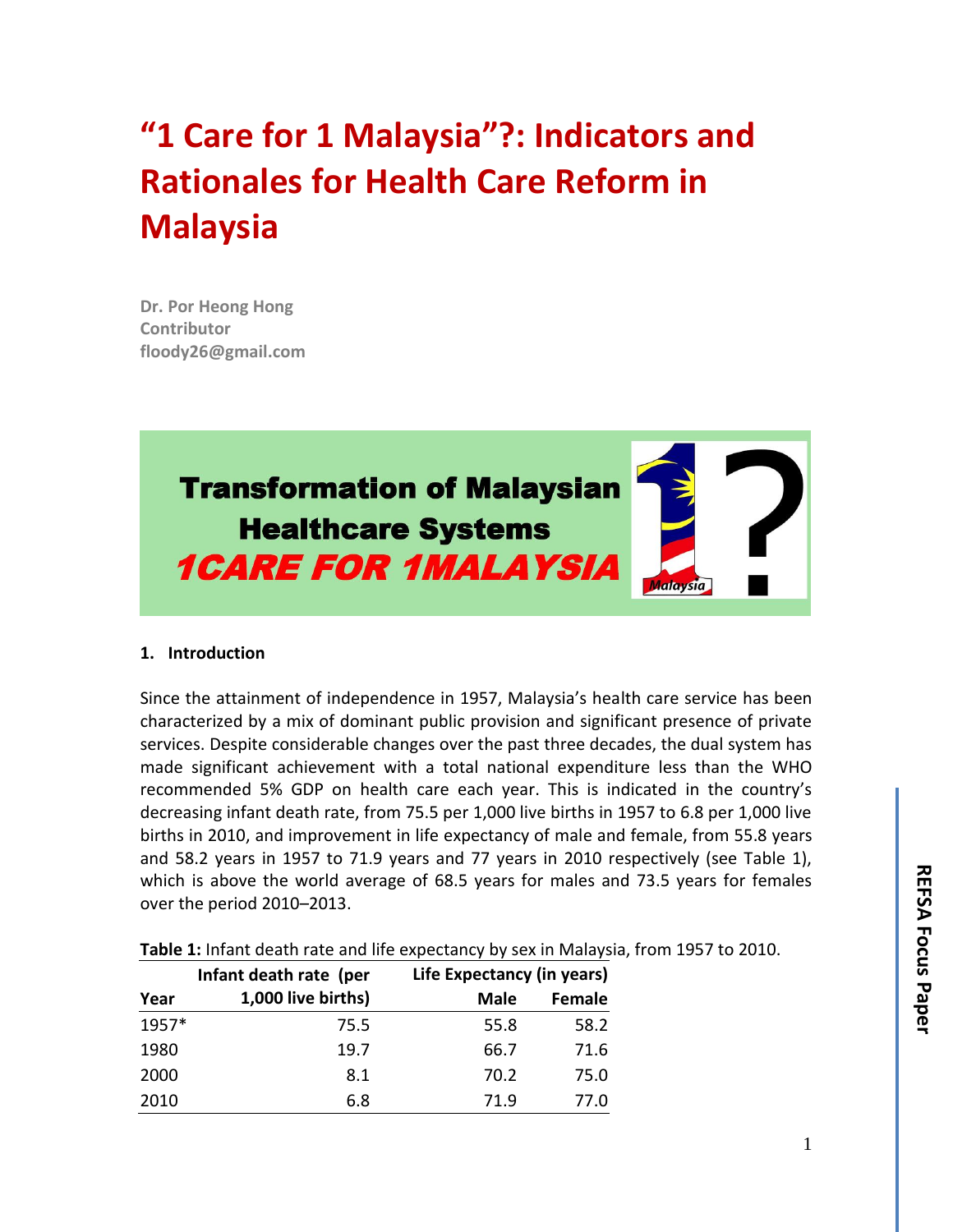Source: Vital Statistics Time Series: Peninsular Malaysia 1911-1985 by Department of Statistics, and Health Facts (various years) by Ministry of Health. Note: \* Figure not inclusive of Sabah and Sarawak.

However, the government has recently proposed "1 Care for 1 Malaysia" to reform and restructure Malaysia's health care system through replacing the existing tax-based funded system with a mandatory social health insurance scheme, which aims to "ensure universal coverage of healthcare services which can be provided at reasonable cost using available resources as optimally as possible in delivering continuity of care across programmes, across healthcare settings and across healthcare providers" (Ministry of Health 2010: vi).

What exactly are the challenges and problems of the existing dual system of health care in Malaysia? Will replacing the existing general taxation funded system with a mandatory social health insurance scheme solve these problems? This paper will identify the problems of the existing system before moving on to discuss the advantages and disadvantages of tax funded system and social health insurance system. Three concepts, equity, availability and accessibility, are utilised in this paper to evaluate the health system. There are two dimensions in the concept of equity. One concerns the fairness of treatment of apparent unequals, such as how to treat differently who are different in relevant aspects or how to direct attention to those disadvantaged or less privileged, which is referred to as vertical equity; another concerns treating equally those who are equal in some morally relevant sense, such as "equal treatment for equal need" regardless of their locality or stratum, which is referred to as horizontal equity (Culyer 2005; Wee and Jomo 2009). Availability and accessibility are also related to the concept of equity. The former measures "what resources are available and in what amount for delivering an intervention. This may include the number of health facilities, number of personnel, hours of operation, waiting time or the availability of different technologies (drugs, etc…)", and the latter refers to "how physically accessible resources are for the population. The resources might be available but inconveniently located, therefore hindering physical access."<sup>1</sup>

This paper is divided into six sections, this section is introduction. The following section deals with challenges and problems of the existing public-private mixed system; the third section examines several health resource allocation indicators and calls for critical reading and interpretation of these indicators; the fourth section investigates the relations between health resource density and health outcome indicator before moving on to discuss the advantages and the disadvantages of tax-funded system and social insurance system in the fifth section and drawing conclusion in the final section.

 $\overline{a}$ 

<sup>&</sup>lt;sup>1</sup>Definition of availability and accessibility, available at<http://www.who.int/kms/initiatives/accessmod/en/index1.html> [accessed 1 Nov 2014].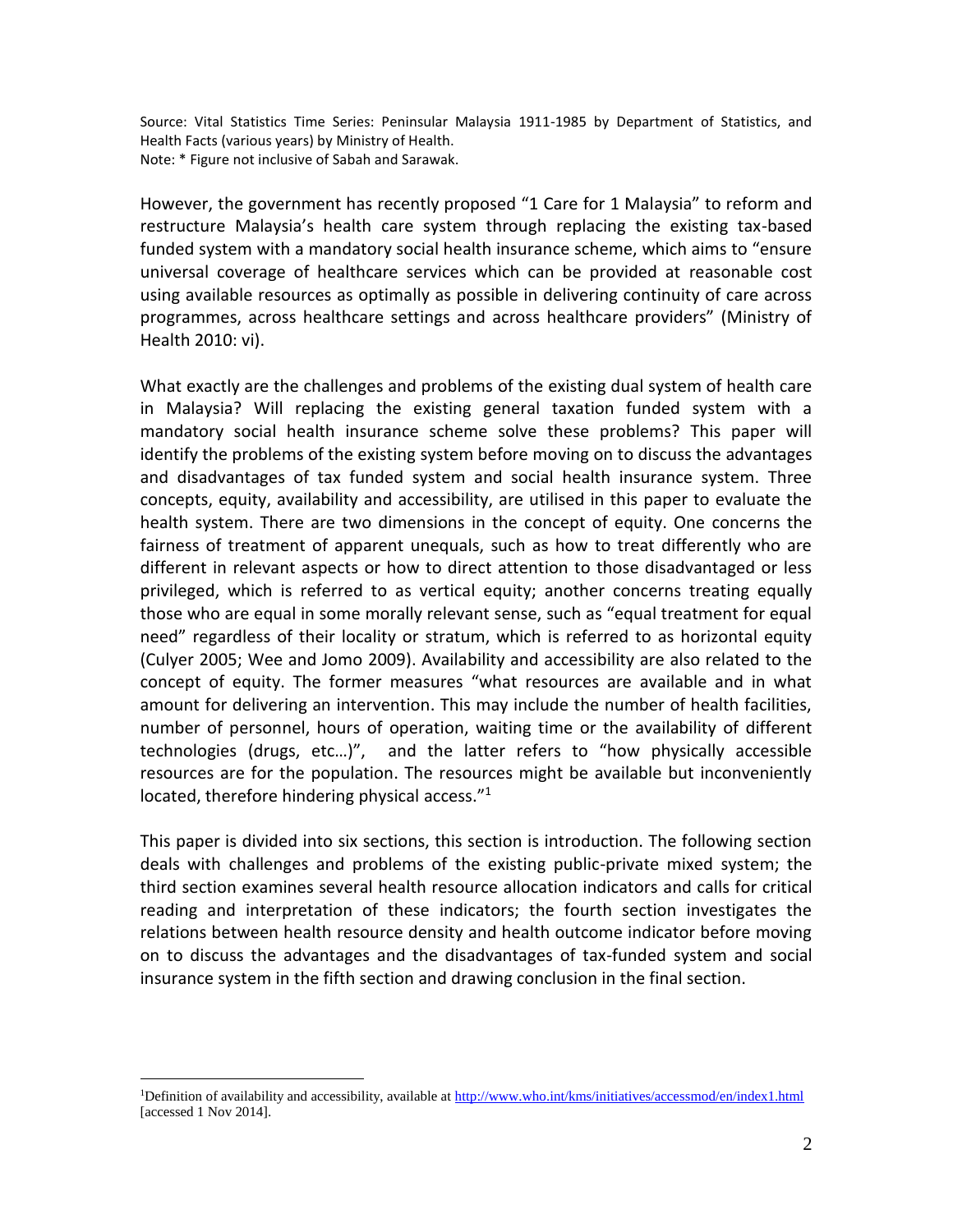### **2. Structural Stress: Public-Private Mixed System**

As mentioned in the beginning of this paper, Malaysia's healthcare service has been characterized by a mix of public and private service since independence. Both public and private health care sector, however, have undergone changes since early 1980s, following the implementation of privatization and corporatisation. Non-clinical services, such as laundry, catering, and biomedical equipment and facility engineering maintenance services, as well as some medical services, such as general medical store, in the government hospital have been privatized since 1993 (7MP). In the meantime, the private health sector has been encouraged to grow and has changed from one dominated by solo private practitioners and non-profitable hospitals to one increasingly dominated by for-profits corporate hospitals. Under the 10<sup>th</sup> Malaysia Plan, the government even listed private healthcare sector as one of the twelve National Key Economic Areas (NKEA) or economic growth engines since 2010 (10MP: 133).

Despite that it has been the aim of the government to stimulate the growth of private health sector, the Ministry of Health(MOH) complains that "the existence of the dual system of care contributes to the mal-distribution of resources...led to duplication of services and to a certain extent, under-utilization of high end expensive technology" (Ministry of Health 2010: 20). The MOH has also blamed the dual system for brain drain of experienced doctors and specialists to the more lucrative private sector, which contributes to shortages of specialists in the public sector (Ministry of Health 2010: 17). According to the NHEWS 2008-2009 and the NHEWS 2010, there are variations in density of specialists and high end diagnostic technology between the public and the private sectors as well as across geographic areas (see section 3). A 22% increase has been noticed in the number of CT scanners in the private sector over a 2-year period between 2009 and 2010 (Sivasampu et al. 2012: 4).

The MOH also claims that these changes, combined with other challenges, such as aging population, changing disease patterns and rising healthcare expectation among the people, have resulted in greater strain, heavier workload, longer queue and problems of responsiveness in the public health sector. "The public sector delivery system subsidizes nearly 95% of the patients' cost of treatment for nearly 90% of the population that have access to some form of care. However, long queues for outpatient services, diagnostic procedures like CT-scan examinations, treatment modalities like endoscopic surgery and rationing of drugs for chronic diseases is a form of inequity (p.17)…Unless more resources are obtained, quality of care and responsiveness will be affected (p.20)," said the Ministry of Health in the *Country health plan: 10th Malaysia Plan 2011-2015*. In the 2011 National Health and Morbidity Survey, 6.9% interviewed subjects experienced hospital admission in last one year, of which 69.1% was in government facilities, and 12.6% reported receiving outpatient care in last 2 weeks, of which 53.8% was in private facilities. The statistics indicate that the public sector absorbed 70% of workload in inpatient service.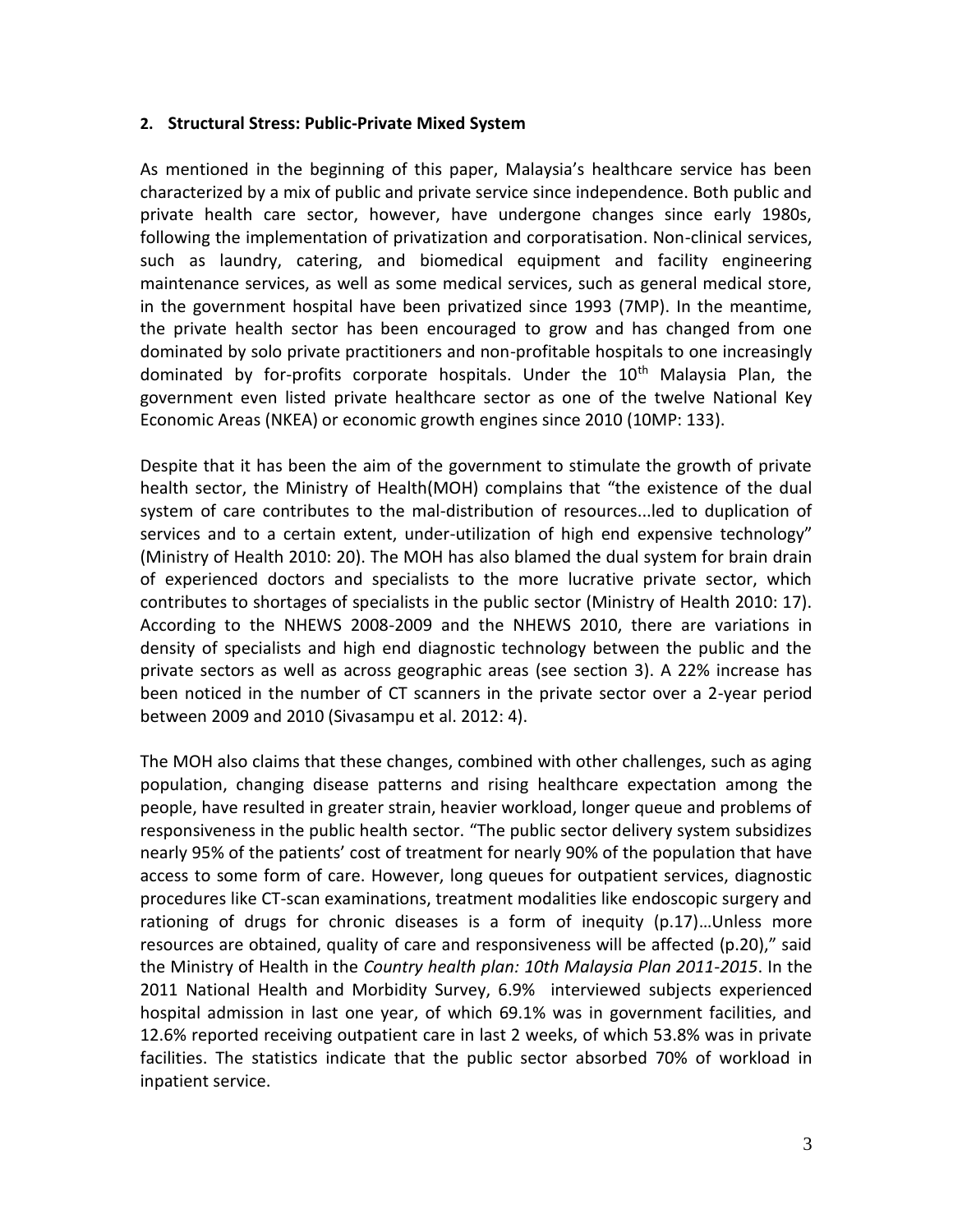How exactly do equity and quality of services relate to health resource availability and density in Malaysia? To what extent can the recently proposed "1 Care for 1 Malaysia", which aims to reform and restructure Malaysia's health care system by replacing the existing tax-based funded system with a mandatory social health insurance scheme not only, solve the challenges of inequity? The following sections will examine problem of inequity by investigating cross-state and cross-sector resource availability to answer the first question, before moving to examine and answer the issues over health financing in the final section.



### **3. Location and Allocation: Resource Variation Across Sectors and Geographic Areas**

Variation in the distribution of health care resources across geographic areas is a commonly encountered phenomena in many countries (Frehywot, et al. 2010) and has been identified by the Ministry of Health (MOH) as a form of inequity. One of the most common measure of spatial accessibility is geographically disaggregated doctorpopulation or physician density ratio. Over the past three decades, there has been considerable improvement in terms of disparity in physician density in Malaysia (see Table 2). The gap between the state with the highest doctor-population ratio and that with the lowest widened from 8.46 times in 1985 to 11.11 fold in 1999, before dropping to 6.87 times in 2005. Across public and private sectors, the percentage of physician in the public sector was kept above 50% since 1972 until early 1980s, and began to drop below 50% in mid 1980s, due to the blooming of private health care market and brain drain. It was not until 1997 that the share of doctor in the public sector began to rise above 50% and reached 71% in 2012 (Table 3). Despite that there has been overall increase of doctor density in the past few decades, Sabah remains the most underserved state throughout the years (Table 2). This fact leads the MOH to conclude that disparity in doctor population ratio is a form of "inequity" as "the population in urban areas like Klang Valley has more accessibility to doctors compared to the population in Sabah and Sarawak" (Country Health Plan 2010, p.17).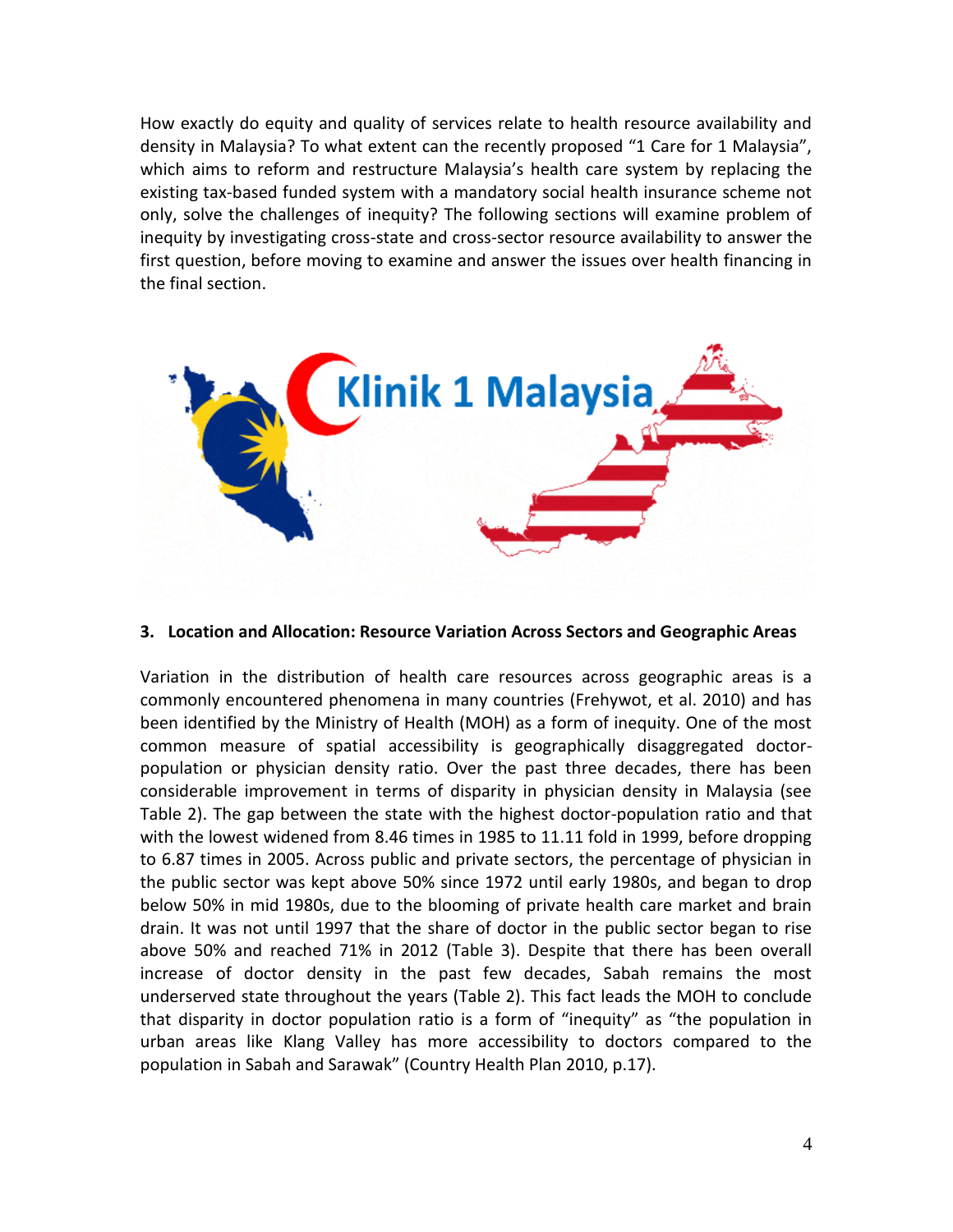| state           | 1985     | 1990     | 1999     | 2005     |
|-----------------|----------|----------|----------|----------|
| Johor           | 1:4,187  | 1:3,145  | 1:1,808  | 1:1,794  |
| Kedah           | 1:5,516  | 1:4,277  | 1:1,915  | 1:1,872  |
| Kelantan        | 1:6,898  | 1:3,764  | 1:1,962  | 1:1,596  |
| Melaka          | 1:3,012  | 1:2,648  | 1:1,111  | 1:1,051  |
| Negeri Sembilan | 1: 3,353 | 1:2,617  | 1:1,455  | 1:1,191  |
| Pahang          | 1: 4,583 | 1:3,508  | 1:2,110  | 1:1,786  |
| Perak           | 1: 3,544 | 1:2,823  | 1:1,483  | 1:1,509  |
| Perlis          | 1:3,794  | 1:3,400  | 1:1,701  | 1:1,655  |
| Penang          | 1:1,925  | 1:1,815  | 1:1,063  | 1:963    |
| Sabah           | 1:6,897  | 1:5,082  | 1:4,120  | 1: 2,719 |
| Sarawak         | 1:6,696  | 1:5,175  | 1:2,629  | 1:2,078  |
| Selangor        | 1:3,335  | 1:2,280  | 1:1,431  | 1:1,512  |
| Terengganu      | 1: 5,555 | 1:4,226  | 1: 2,194 | 1: 2,145 |
| FT KL           | 1:815    | 1:721    | 1:372    | 1:396    |
| <b>Malaysia</b> | 1:3,175  | 1: 2,560 | 1:1,465  | 1:1,387  |

**Table 2:** Doctor-population ratio by state, from 1985 to 2005.

Source: 6MP, 7MP, 8MP and 9MP.

| Year  | <b>Public Sector</b> | <b>Private Sector</b> | Total  | % in Public Sector |
|-------|----------------------|-----------------------|--------|--------------------|
| 1960  | 421                  | 558                   | 979    | 43.00%             |
| 1970  | 725                  | 1,406                 | 2,131  | 34.02%             |
| 1972* | 1,357                | 942                   | 2,299  | 59.03%             |
| 1980  | 2,062                | 1,796                 | 3,858  | 53.45%             |
| 1985  | 2,228                | 2,711                 | 4,939  | 45.11%             |
| 1995  | 4,412                | 5,196                 | 9,608  | 45.92%             |
| 1997  | 8,235                | 6,013                 | 14,248 | 57.80%             |
| 2000  | 8,410                | 7,209                 | 15,619 | 53.84%             |
| 2005  | 10,943               | 9,162                 | 20,105 | 54.43%             |
| 2006  | 13,335               | 8,602                 | 21,937 | 60.79%             |
| 2007  | 14,298               | 9,440                 | 23,738 | 60.23%             |
| 2008  | 15,096               | 10,006                | 25,102 | 60.14%             |
| 2009  | 20,192               | 10,344                | 30,536 | 66.13%             |
| 2010  | 22,429               | 10,550                | 32,979 | 68.01%             |
| 2011  | 25,845               | 10,762                | 36,607 | 70.60%             |
| 2012  | 27,478               | 11,240                | 38,718 | 70.97%             |

| Table 3: Distribution of doctors by sector, 1960-2012. |  |  |  |
|--------------------------------------------------------|--|--|--|
|--------------------------------------------------------|--|--|--|

Sources: Chee, Heng Leng. 1990. *Health and Health Care in Malaysia: Present Trends and Implications for the Future*. KL: Malaya University Press, p73-77; Health Facts (various years) by Ministry of Health.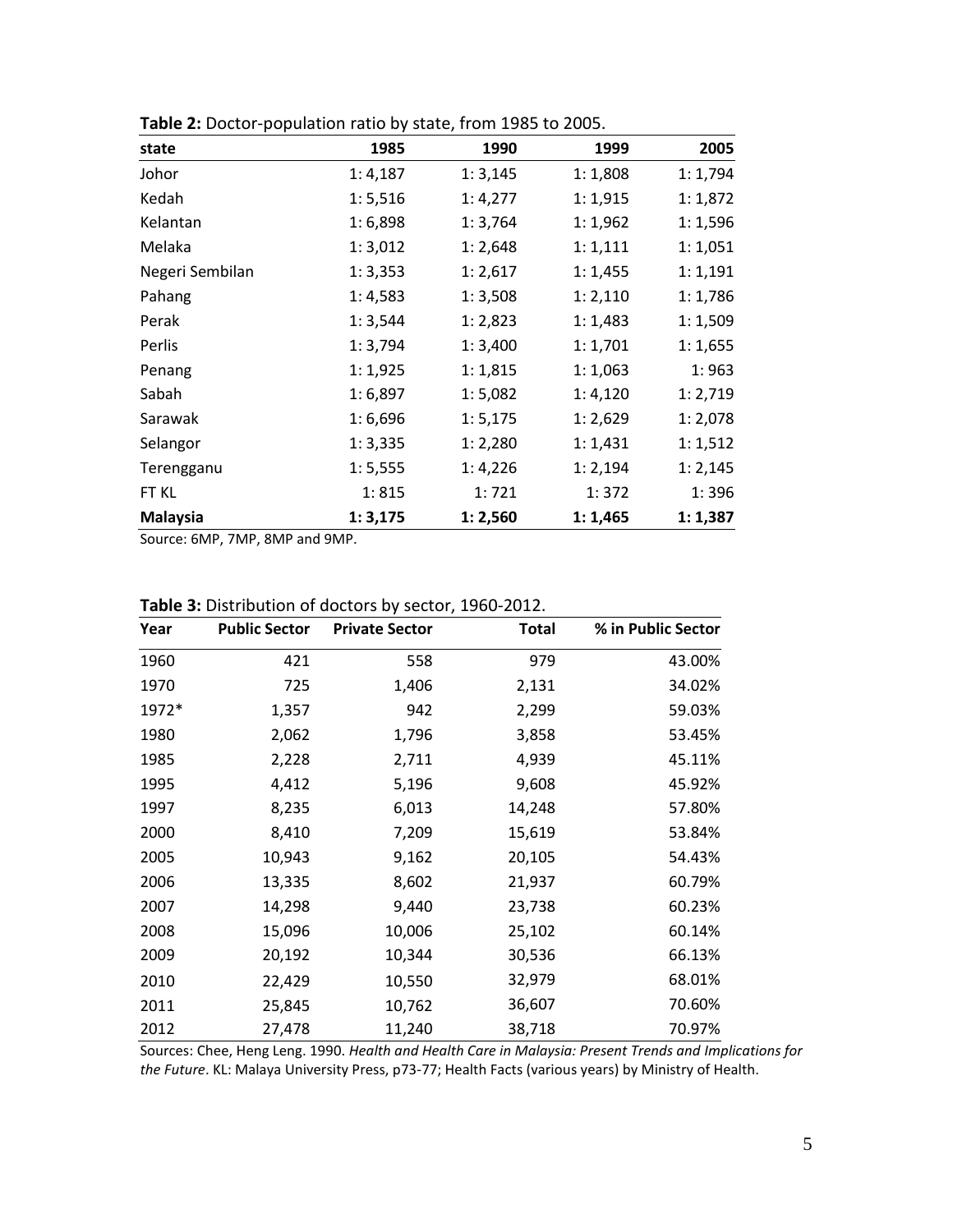Note: \*The marked increase of doctor in public sector in 1972 was an outcome of a new policy in 1971, which changed the existing 1-year compulsory service in the government hospital for new medical graduates to three years.

In addition to physician supply, availability of other categories of health personnel and the paramedics are as essential to give us a more comprehensive picture of workforce distribution across geographical space. Table 4 (reproduced from the National Health Establishments and Workforce Statistics 2010 or NHEWS 2010 in short) shows the distribution of nurses with and without post-basic training, pharmacists, physiotherapists and occupational therapists in each state. The data are, however, incomplete as participation in the NHEWS survey was voluntary and the NHEWS 2010 report acknowledges under-reporting due to translation error in the survey forms. Table 5 shows variations in number of dentist, pharmacist and nurse across sectors. The share of dentist and pharmacist in the public sector began to outgrow those in the private sector in 2008 and in 2009 respectively, which is due to expanded private medical colleges and increasing enrollment in related courses since mid 1990s. Given that there are now more doctors, dentists and pharmacists in the public sector than in the private sector (Table 3 and 5), does health personnel availability still hold to be a good measurement of cross-sector variation in accessibility and equity? The NHEWS 2010 indicates that 34 out of 67 oncologists and 446 out of 756 Obstetric and Gynaecological specialists are in the private sector in 2010. Given that not all private hospitals participate in the survey, the actual share of specialists in the private sector may be higher.

| <b>State</b> | post-basic<br>training | Nurse with Nurse without<br>post-basic<br>training | <b>Pharmacist</b> | <b>Physio-</b><br>therapist | Occupational<br><b>Therapist</b> |
|--------------|------------------------|----------------------------------------------------|-------------------|-----------------------------|----------------------------------|
| Johor        | 1,573                  | 3,836                                              | 163               | 91                          | 33                               |
| Kedah        | 1,121                  | 2,129                                              | 145               | 39                          | 17                               |
| Kelantan     | 1,158                  | 2,303                                              | 101               | 58                          | 30                               |
| Melaka       | 498                    | 1,416                                              | 86                | 27                          | 18                               |
| N. Sembilan  | 481                    | 1,516                                              | 81                | 30                          | 13                               |
| Pahang       | 575                    | 2,003                                              | 71                | 46                          | 37                               |
| Perak        | 1,578                  | 2,507                                              | 269               | 71                          | 83                               |
| Perlis       | 187                    | 364                                                | 48                | 11                          | 9                                |
| Penang       | 1,191                  | 2,653                                              | 144               | 90                          | 47                               |
| Sabah*       | 1,202                  | 1,520                                              | 238               | 86                          | 66                               |
| Sarawak      | 936                    | 2,369                                              | 200               | 97                          | 51                               |
| Selangor**   | 2,158                  | 6,761                                              | 515               | 182                         | 74                               |

| <b>Table 4:</b> Distribution of nurses, pharmacists, physiotherapists and occupational therapist |  |  |
|--------------------------------------------------------------------------------------------------|--|--|
| by state, 2010.                                                                                  |  |  |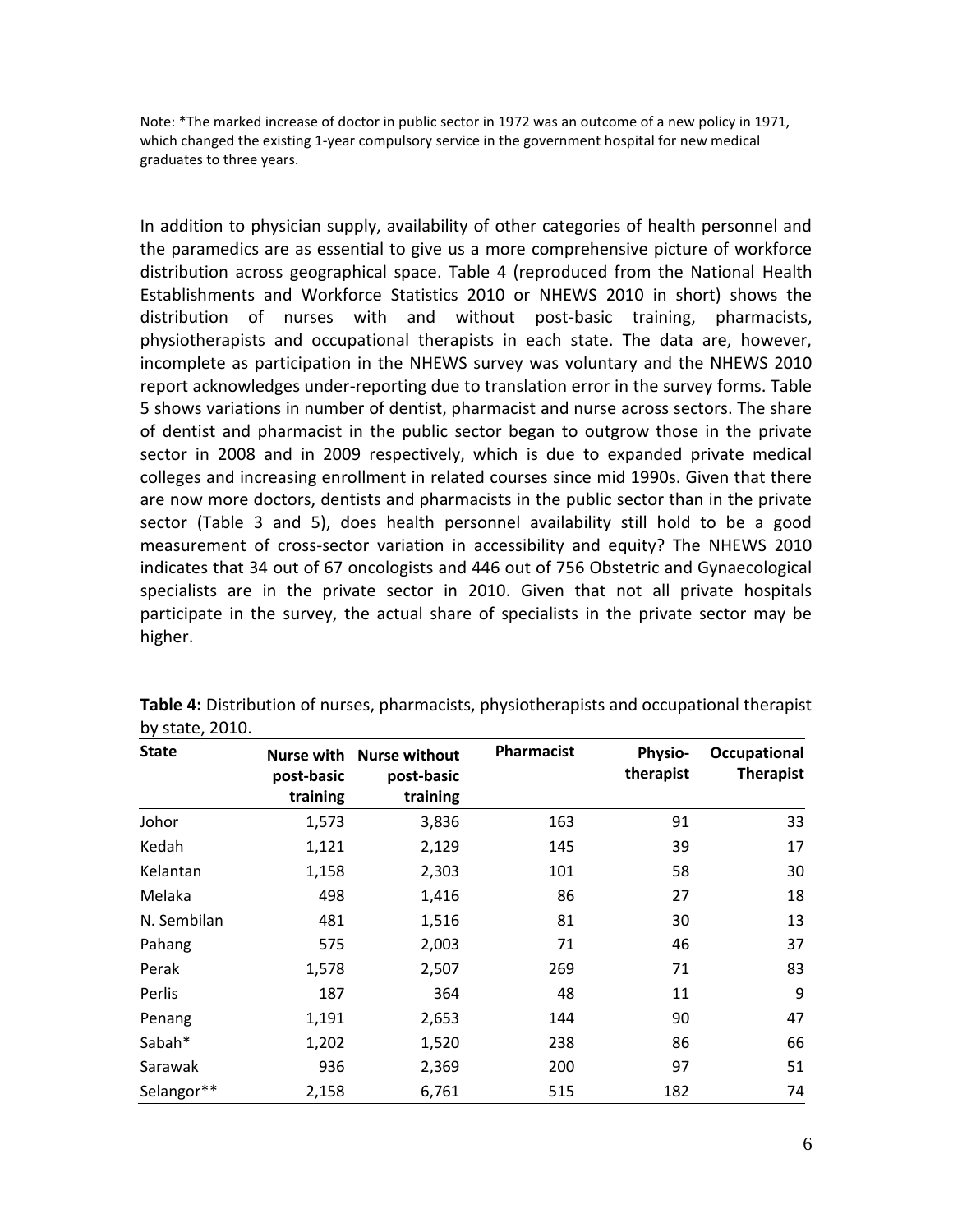| Terengganu | 679    | 885    | 111   | 26    | 26  |
|------------|--------|--------|-------|-------|-----|
| FT KL      | 1.774  | 6,698  | 281   | 164   | 60  |
| Malaysia   | 15,111 | 36,960 | 2,453 | 1,018 | 564 |

Source: Sivasampu et al. (2012).

\*Figure include that of Federal Territory of Labuan.

| Table 5: Distribution of dentists, pharmacists and nurses by sector, 1995-2012. |  |  |  |  |
|---------------------------------------------------------------------------------|--|--|--|--|
|---------------------------------------------------------------------------------|--|--|--|--|

|      |               | <b>Dentist</b> |               | <b>Pharmacist</b> |               | <b>Nurse</b>   |
|------|---------------|----------------|---------------|-------------------|---------------|----------------|
| Year | <b>Public</b> | <b>Private</b> | <b>Public</b> | <b>Private</b>    | <b>Public</b> | <b>Private</b> |
| 1995 | 748           | 1,002          | 353           | 1,184             | 13,647        | <b>NA</b>      |
| 2000 | 750           | 1,394          | 434           | 1,899             | 23,255        | 7,874          |
| 2005 | 1,263         | 1,488          | 955           | 3,057             | 32,580        | 11,540         |
| 2006 | 1,368         | 1,572          | 889           | 3,403             | 34,598        | 13,044         |
| 2007 | 1,540         | 1,625          | 1,250         | 3,321             | 36,150        | 12,766         |
| 2008 | 1,922         | 1,718          | 3,070         | 3,327             | 38,575        | 15,633         |
| 2009 | 1,858         | 1,709          | 3,877         | 2,907             | 45,060        | 14,315         |
| 2010 | 2,055         | 1,755          | 4,610         | 3,149             | 47,992        | 21,118         |
| 2011 | 2,452         | 1,801          | 5,288         | 3,344             | 50,063        | 24,725         |
| 2012 | 2,664         | 1,894          | 5,908         | 3,744             | 56,089        | 28,879         |

Source: Health Facts (various years) by Ministry of Health.

Other commonly used indicators of spatial accessibility include the density of diagnostic devices, eg. density of Computed Tomography scanners (CT scanners) units and density of Magnetic Resonance Image (MRI) units, which has also been used by the MOH to capture health resource distribution and equity. According to the NHEWS 2010, there are a total of 145 units of CT scanners across the country, of which 53 units are located in Selangor, Federal Territory of Putrajaya and Federal Territory of Kuala Lumpur (see Table 6). The nationwide average utilization rate in the public sector is 5,043 procedures per unit and the combined corresponding rate in Selangor, Federal Territory of Putrajaya and Federal Territory of Kuala Lumpur is 4,245. Standing at 12,308 procedures per unit, the CT scanner at the public hospitals in Penang has the highest utilisation rate compared to those in other states. Such figure is nearly 6.5 times the rate in Perlis, 3 times the average in Selangor, Federal Territory of Putrajaya and Federal Territory of Kuala Lumpur, and 2.5 times the nationwide average. In average, the CT scanner utilisation rate in the public sector is two times higher than that in the private sector. The usage of diagnostic devices can also be measured in "number of procedure performed per 10,000 population" to reflect how frequent the technology is applied on the population across certain geographic areas. The nationwide average in frequency of CT scanner usage measures 171.11 procedure per 10,000 population. Terengganu has the lowest rate, measuring 42.39 procedure per 10,000 population, and Federal Territory of Kuala Lumpur the highest, measuring 426.65 procedure per 10,000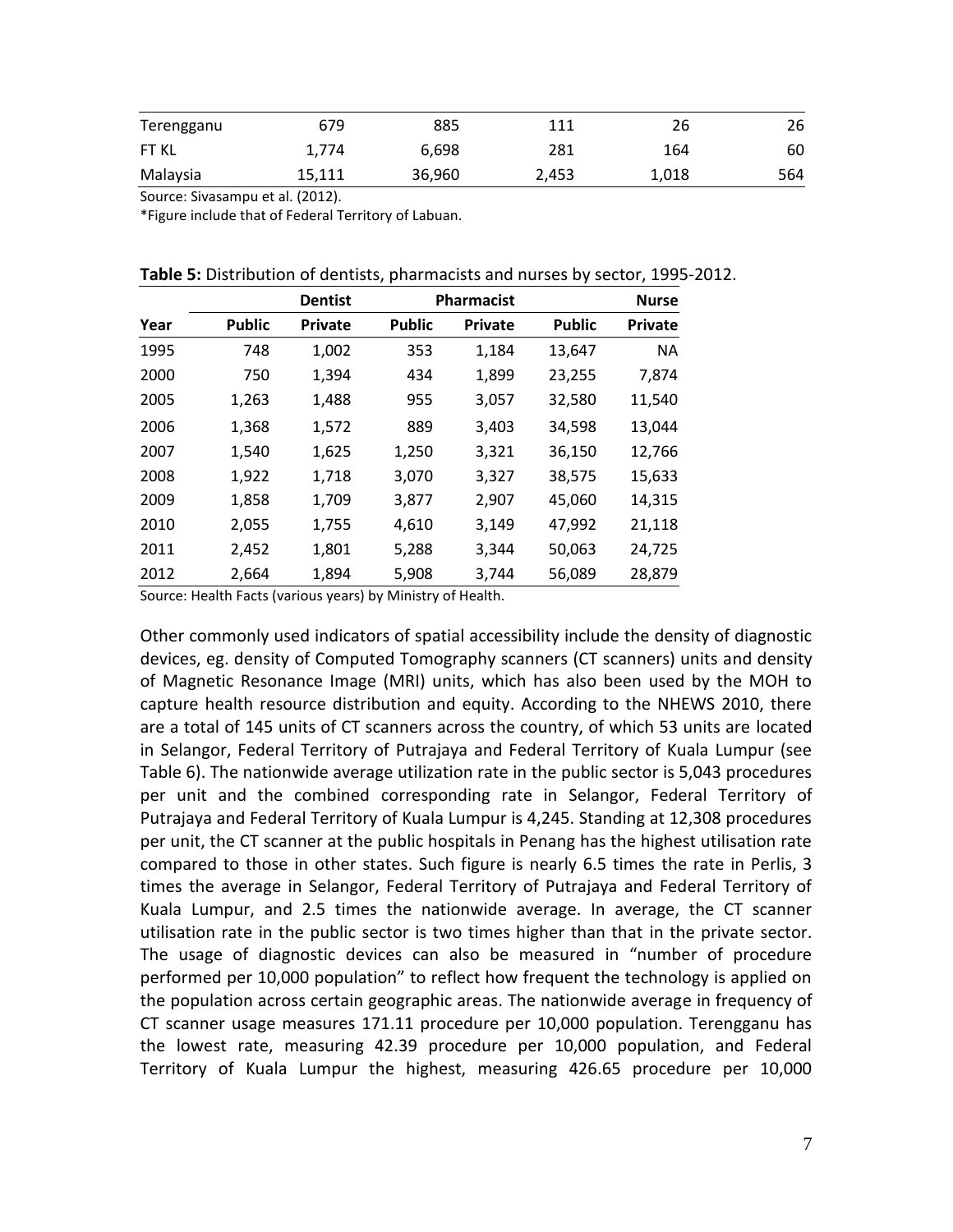population or 10 times higher than the rate of Terengganu and 2.5 fold the nationwide average.

In terms of MRI units, there are a total of 107 MRI machines nationwide, of which 46 units concentrate in Selangor, Federal Territory of Putrajaya and Federal Territory of Kuala Lumpur. The nationwide average MRI utilization rate in the public sector is 1,544 procedures per unit of machine, slightly lower than that in the private sector. In terms of cross-state utilisation rate comparison, the diagnostic machines in the Federal Territory of Kuala Lumpur stands at 2,863 procedures per unit or 5.4 times the corresponding rate in Perlis and 1.4 times the nationwide average. In terms of usage frequency, the nationwide average measures 60 procedures per 10,000 population, while the Federal Territory of Kuala Lumpur -- the state with the highest rate, measures 223.82 procedure per 10,000 population, and Terengganu -- the state with the lowest usage frequency, rates at 9.12 procedure per 10,000 population. There is a glaring 24 fold difference between the state with the highest frequency and that with the lowest (see Table 7).

The differences in CT scanner units and MRI units across region are directly associated with the number of hospitals in respective states, states with more hospitals have more units of these diagnostic devices than those with less hospitals (see Table 6, 7 & 8). Cross-state differences in the utilisation rate and usage frequency of both devices, however, defy simple explanation and beg further reflection. Does higher utilization rate reflect efficient use or over prescription of the diagnostic device? Does higher rate of usage frequency indicate better accessibility of the facility or worse health status of the population? The public-private disparity in utilization rate and usage frequency of both devices in each state also raise questions, as it is not entirely clear what such disparity means and how does it relate to equity. Does public-private gap in the utilization rate and usage frequency of these costly diagnostic devices reflect varying abilities to pay (ATP) of the population in each state? Does the disparity reflect intra-state differences in accessibility and affordability of these diagnostic technology? Does the gap indicate horizontal inequity or vertical inequity or both?

|              | <b>Public</b> |                        |                                                                     | <b>Private</b> | All                              |                                                              |                                                 |
|--------------|---------------|------------------------|---------------------------------------------------------------------|----------------|----------------------------------|--------------------------------------------------------------|-------------------------------------------------|
| <b>State</b> | Unit          | procedure<br>performed | <b>Utilization</b><br>No. of (no. of proc<br>performed<br>per unit) | Unit           | No. of<br>procedure<br>performed | <b>Utilization</b><br>(no. of proc<br>performed<br>per unit) | no. of<br>procedure<br>per 10,000<br>population |
| Johor        | 5             | 30,333                 | 6,067                                                               | 10             | 30,125                           | 3,013                                                        | 180.56                                          |
| Kedah        | 3             | 17,914                 | 5,971                                                               | 4              | 9,362                            | 2,341                                                        | 140.04                                          |
| Kelantan     | 4             | 12,718                 | 3,180                                                               | 1              | 903                              | 903                                                          | 88.47                                           |
| Melaka       | 1             | 9.506                  | 9,506                                                               | 4              | 16,451                           | 4,113                                                        | 316.12                                          |

Table 6: CT scanner unit, utilization rate and frequency of usage by state and sector, 2010.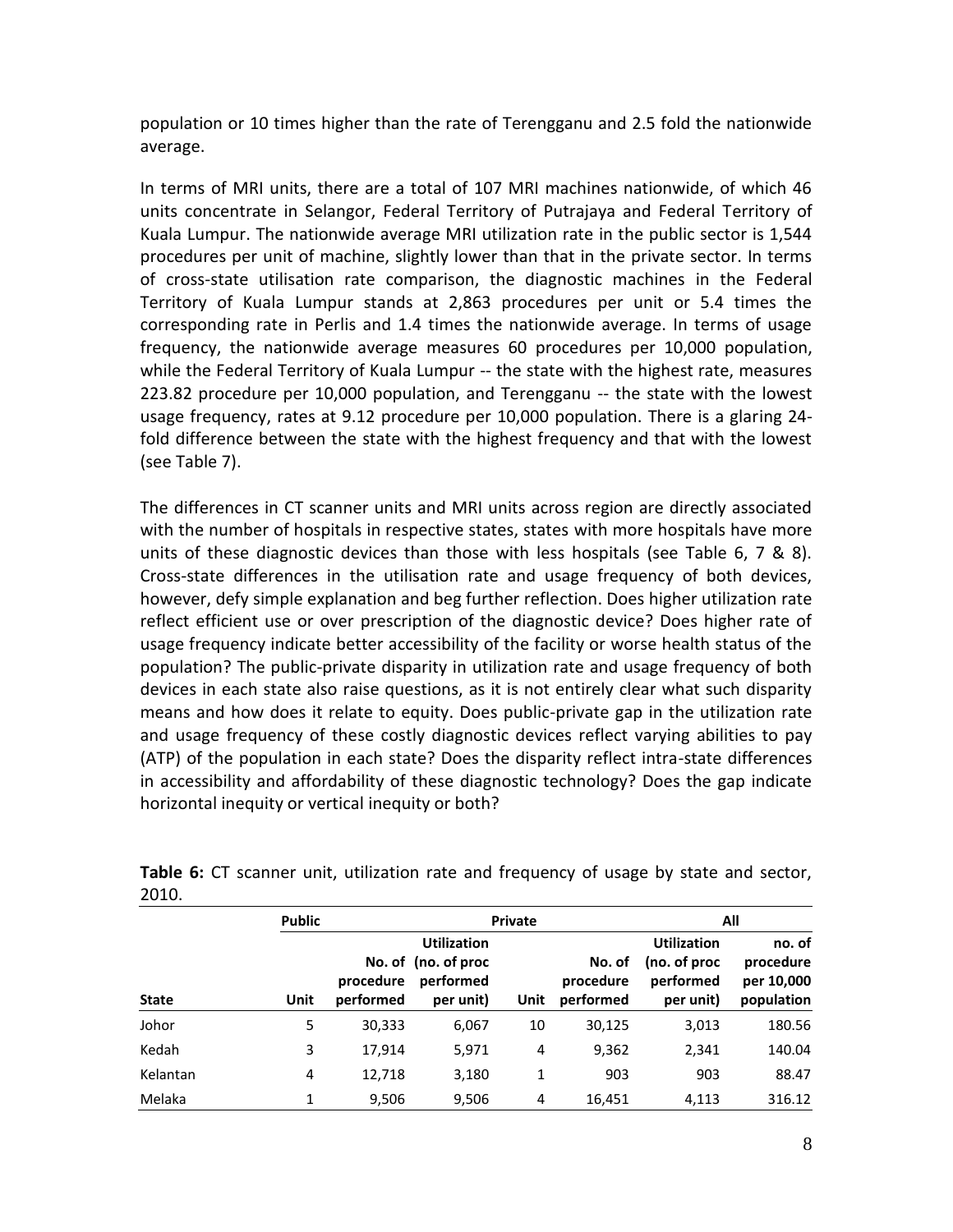| N.Sembilan                | 1              | 10,984  | 10,984 | 8  | 10,328  | 1,291 | 208.72 |
|---------------------------|----------------|---------|--------|----|---------|-------|--------|
| Pahang                    | $\overline{2}$ | 10,467  | 5,234  | 2  | 2,870   | 1,435 | 88.87  |
| Perak                     | 3              | 22,565  | 7,522  | 7  | 13,009  | 1,858 | 151.21 |
| Perlis                    | 1              | 1,902   | 1,902  | 0  |         |       | 82.16  |
| P.Pinang                  | $\overline{2}$ | 24,615  | 12,308 | 10 | 40,888  | 4,089 | 419.51 |
| Sabah*                    | 4              | 12,318  | 3,080  | 3  | 8,643   | 2,881 | 63.64  |
| Sarawak                   | 5              | 20,514  | 4,103  | 10 | 9,352   | 935   | 120.86 |
| Terengganu                | 1              | 4,297   | 4,297  | 1  | 95      | 95    | 42.39  |
| Selangor & FT Putrajaya   | 10             | 45,030  | 4,503  | 17 | 48,196  | 2,835 | 168.45 |
| FT KL                     | 11             | 44,115  | 4,010  | 15 | 27,331  | 1,822 | 426.65 |
| Sel, FT Putrajaya & FT KL | 21             | 89,145  | 4,245  | 32 | 75,527  | 2,360 | 228.42 |
| Malaysia                  | 53             | 267,278 | 5,043  | 92 | 217,553 | 2,365 | 171.11 |

Source: Sivasampu et al. (2012).

\*Figure include that of Federal Territory of Labuan.

Given that the socioeconomic status of the high end diagnostic technology users is currently unavailable and diagnostic procedures performed on medical tourists are not segregated (especially in those states with the highest number of medical tourists, eg. Penang, Melaka, Johor and Kuala Lumpur), what availability and density of these diagnostic devices can really tell us about variations in accessibility and equity across geographic areas is limited and unsatisfactory. Put another way, density of devices, like density of health personnel, should not be conflated with accessibility and equity. This paper suggests that, resource availability and density must be read together with health indicators, such as mortality rate and/or morbidity rate, in order to examine whether or not and to what extent people benefit from the allocated resources over certain geographic area.

|              | <b>Public</b> |                             |                                                                     | <b>Private</b> |                        | All                                                                 |                                                 |  |  |
|--------------|---------------|-----------------------------|---------------------------------------------------------------------|----------------|------------------------|---------------------------------------------------------------------|-------------------------------------------------|--|--|
| <b>State</b> |               | procedure<br>Unit performed | <b>Utilization</b><br>No. of (no. of proc<br>performed<br>per unit) | Unit           | procedure<br>performed | <b>Utilization</b><br>No. of (no. of proc<br>performed<br>per unit) | no. of<br>procedure<br>per 10,000<br>population |  |  |
| Johor        | 3             | 3,161                       | 1,054                                                               | 7              | 15,490                 | 2,213                                                               | 55.70                                           |  |  |
| Kedah        | 2             | 2,617                       | 1,309                                                               | 4              | 5,331                  | 1,333                                                               | 40.81                                           |  |  |
| Kelantan     | 2             | 2,125                       | 1,063                                                               | 1              | 637                    | 637                                                                 | 17.94                                           |  |  |
| Melaka       | 1             | 1,643                       | 1,643                                                               | 3              | 7,301                  | 2,434                                                               | 108.93                                          |  |  |
| N. Sembilan  | 1             | 1,925                       | 1,925                                                               | 5              | 3,481                  | 696                                                                 | 52.94                                           |  |  |
| Pahang       | 2             | 1,709                       | 855                                                                 | $\overline{2}$ | 2,004                  | 1,002                                                               | 24.74                                           |  |  |

**Table 7:** MRI unit, utilization rate and frequency of usage by state and sector, 2010.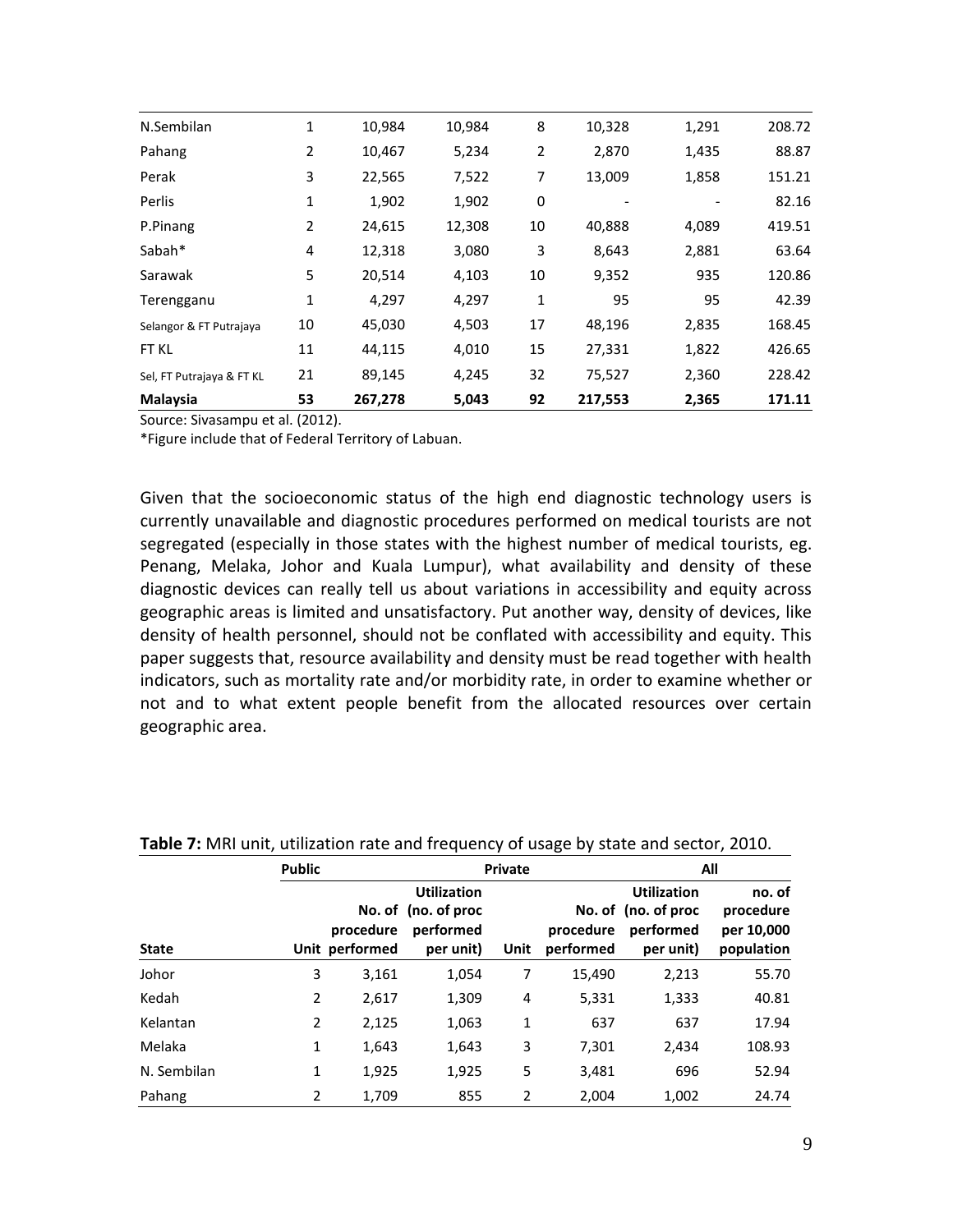| Perak                     | 2  | 1,789  | 895   | 5  | 7,255   | 1,451 | 38.44  |
|---------------------------|----|--------|-------|----|---------|-------|--------|
| Perlis                    | 1  | 532    | 532   | 0  |         |       | 22.98  |
| P.Pinang                  | 2  | 4,111  | 2,056 | 7  | 18,905  | 2,701 | 147.41 |
| Sabah*                    | 1  | 1,359  | 1,359 | 2  | 4,072   | 2,036 | 16.49  |
| Sarawak                   | 2  | 2,664  | 1,332 | 5  | 5,713   | 1,143 | 33.90  |
| Terengganu                | 1  | 945    | 945   | 0  |         |       | 9.12   |
| Selangor & FT Putrajaya   | 5  | 6,115  | 1,223 | 18 | 31,645  | 1,758 | 68.23  |
| FT KL                     | 6  | 17,180 | 2,863 | 17 | 20,301  | 1,194 | 223.82 |
| Sel, FT Putrajaya & FT KL | 11 | 23,295 | 2,118 | 35 | 51,946  | 1,484 | 104.37 |
| <b>Malaysia</b>           | 31 | 47,875 | 1,544 | 76 | 122,135 | 1,607 | 60.00  |

Source: Sivasampu et al. (2012).

\*Figure include that of Federal Territory of Labuan.

| <b>State</b>    | 2000          |                | 2010         |               |              |              |
|-----------------|---------------|----------------|--------------|---------------|--------------|--------------|
|                 | <b>Public</b> | Private        | <b>Total</b> | <b>Public</b> | Private      | <b>Total</b> |
| Johor           | 10            | 21             | 31 (12.2%)   | 11            | 30           | 41 (12.2%)   |
| Kedah           | 7             | 8              | 15 ( 5.9%)   | 9             | 10           | 19 ( 5.6%)   |
| Kelantan        | 9             | $\overline{2}$ | 11 (4.3%)    | 10            | 3            | 13 (3.9%)    |
| Melaka          | 3             | 4              | 7(2.8%)      | 3             | 4            | $7(2.1\%)$   |
| N. Sembilan     | 5             | 4              | 9(3.5%)      | 6             | 8            | 14 (4.2%)    |
| Pahang          | 8             | 6              | 14 (5.5%)    | 10            | 7            | 17 (5.0%)    |
| Perak           | 13            | 9              | 22 (8.7%)    | 14            | 15           | 29 (8.6%)    |
| Perlis          | $\mathbf{1}$  | 0              | $1(0.4\%)$   | $\mathbf{1}$  | $\mathbf 0$  | $1(0.3\%)$   |
| Penang          | 5             | 17             | 22 (8.7%)    | 6             | 23           | 29 (8.6%)    |
| Sabah*          | 17            | 5              | 22 (8.7%)    | 22            | 5            | 27 (8.0%)    |
| Sarawak         | 18            | 6              | 24 ( 9.4%)   | 20            | 12           | 32 (9.5%)    |
| Selangor**      | 8             | 28             | 36 (14.2%)   | 12            | 48           | 60 (17.8%)   |
| Terengganu      | 5             | 0              | $5(2.0\%)$   | 6             | $\mathbf{1}$ | $7(2.1\%)$   |
| FT KL           | 4             | 31             | 35 (13.8%)   | 4             | 37           | 41 (12.2%)   |
| <b>Malaysia</b> | 113           | 141            | 254 (100%)   | 134           | 203          | 337 (100%)   |

#### **Table 8:** Hospital distribution by state and sector, from 2000 to 2010.

Source: Nooraini et al. (2011) and Sivasampu et al. (2012).

\*Figure include that of Federal Territory of Labuan.

\*\*Figure include that of Federal Territory of Putrajaya.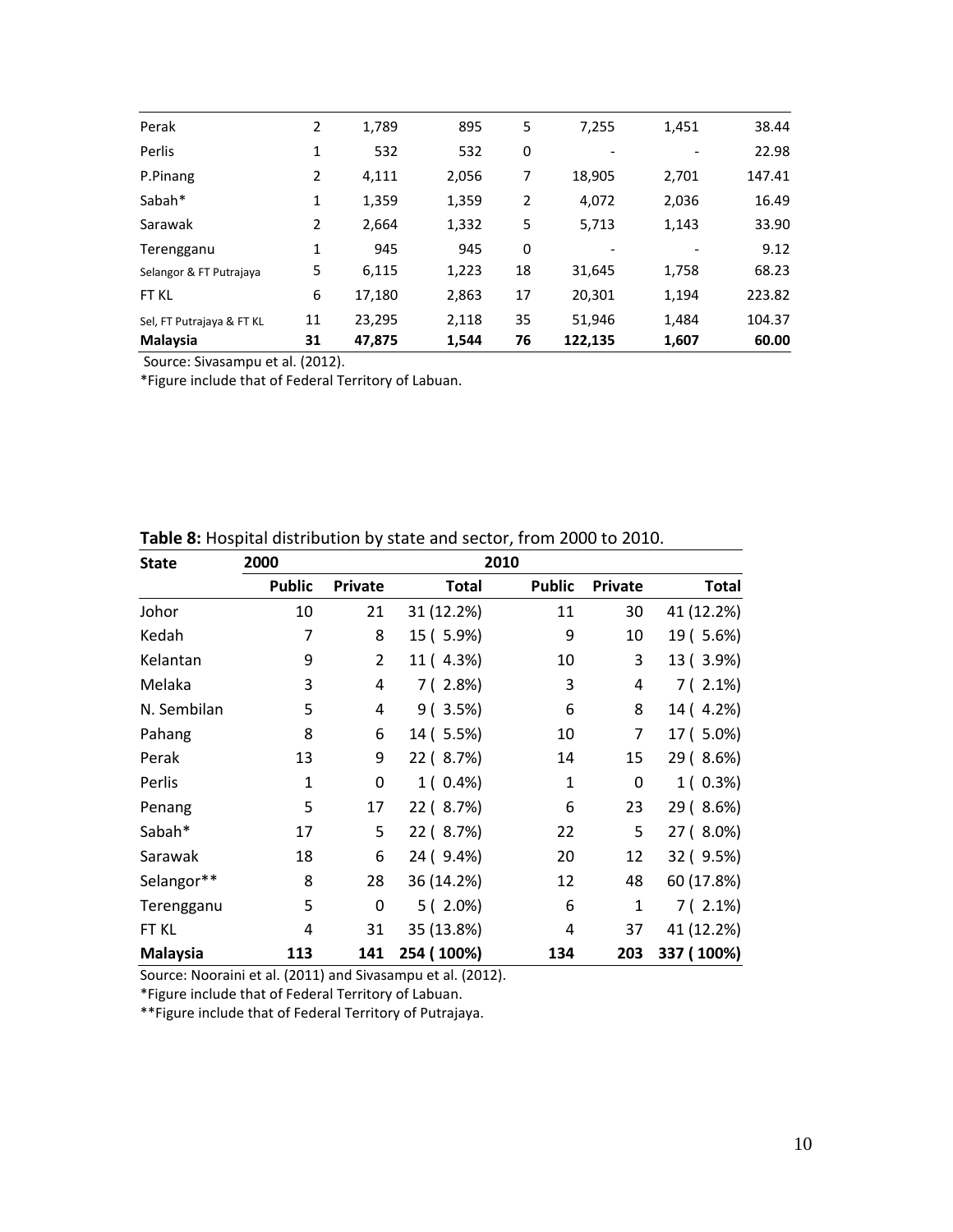### **4. Contradictory Pictures: Health Resource Input, Health Indicator and Equity**

Limited by time constraint and unavailability of geographically disaggregated data on morbidity, this paper only focuses on geographically disaggregated data on crude death rate, infant death rate, perinatal death rate and stillbirth rates, which are available in the Vital Statistics released by the Department of Statistics. Table 9 shows that Perlis records the highest crude death rate, 6.8, 7.1 and 6.9 per 1,000 population respectively, for a period of three years from 2009 to 2011. Pahang fares worst in infant death rate in 2011, and Terengganu has the highest perinatal death rate and stillbirth rate for a period of three years from 2009 to 2011 (see Table 10). Based on the same set of indicators, Sabah is the healthiest state for the same period of time. Despite that it has the lowest physician density, 2.18 per 10,000 population, and its number of CT scanner procedure per 10,000 population is 1/3 of the nationwide average and its MRI procedure per 10,000 population about 1/4 the nationwide rate, Sabah records the lowest crude death rate, infant death rate, perinatal death rate and stillbirth rate for three consecutive years from 2009 to 2011. If we pay attention to the relation between health status and resource density in other states, such as Terengganu and Perlis, the population in these states with the least health resources appear to fare poorly in terms of health outcome. The health status in the state with the richest resources, however, appears to defy the widely accepted assumption that higher density of resources will lead to better health status. This appears to affirm the result of an earlier study by Wee and Jomo (2009) that government health allocations in the 1980s were not related to health indicators by state, such as infant mortality rate, neonatal mortality rate, toddler mortality rate, stillbirth rate and maternal mortality rate.

The contradictory pictures of the connection between health status and resource density not only reveal the problematic assumption underlying certain resource allocation indicators, they also complicate the measurement of accessibility. Lack of health resources may lead to poor health outcome, but availability in health services does not automatically guarantee good outcome. These contradictions call for careful examination, explanation and interpretation of the these indicators and beg us to look beyond health resources availability, whether in the form of health personnel or medical facilities, and to rethink what exactly influences accessibility and health status. The contradictions also call for a comparative study to examine what exactly contributes to good health outcome in the least resourceful but healthy state, such as Sabah, and what to poor health in the least resourceful and unhealthy state, such as Terengganu and Perlis.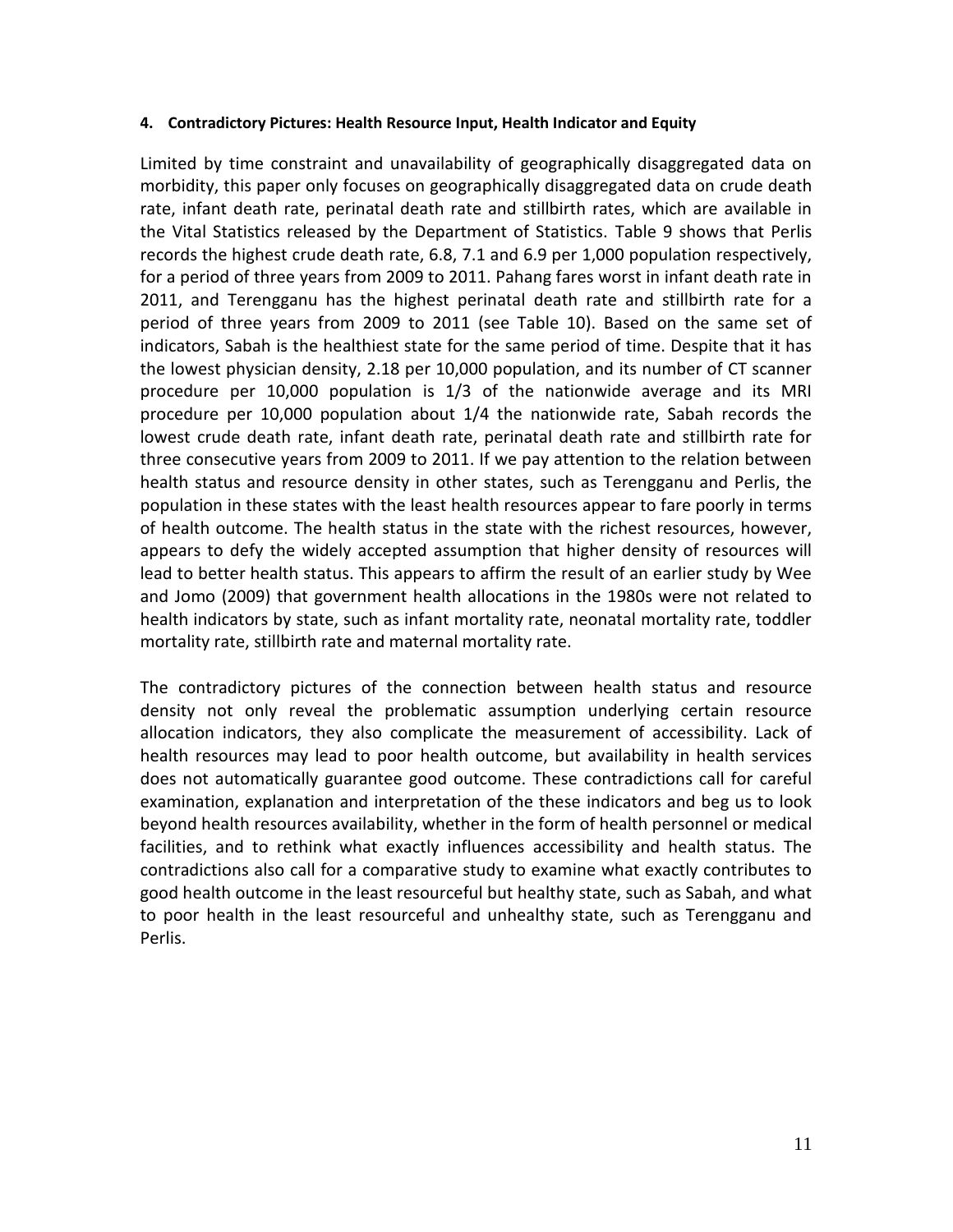|                 |      | crude death rate       |      |
|-----------------|------|------------------------|------|
| state           |      | (per 1,000 population) |      |
|                 | 2009 | 2010                   | 2011 |
| Johor           | 5.0  | 4.8                    | 4.8  |
| Kedah           | 6.1  | 6.0                    | 6.0  |
| Kelantan        | 6.3  | 6.2                    | 6.2  |
| Melaka          | 6.1  | 5.4                    | 5.5  |
| N. Sembilan     | 6.0  | 5.6                    | 5.6  |
| Pahang          | 5.0  | 5.1                    | 5.1  |
| Perak           | 6.8  | 6.5                    | 6.7  |
| Perlis          | 6.8  | 7.1                    | 6.9  |
| Penang          | 5.9  | 5.8                    | 5.7  |
| Sabah           | 2.4  | 2.3                    | 2.4  |
| Sarawak         | 4.6  | 4.2                    | 4.4  |
| Selangor*       | 3.7  | 3.4                    | 3.5  |
| Terengganu      | 5.6  | 5.6                    | 5.8  |
| FT KL           | 4.1  | 3.9                    | 4.1  |
| <b>Malaysia</b> | 4.8  | 4.6                    | 4.7  |

**Table 9:** Crude death rate by state, 2009-2011.

Source: *Vital Statistics Malaysia* (various years) by Department of Statistics. Note: \*Figure for 2009 include that of Federal Territory of Putrajaya.

|                 |      | infant death rate       |      |      | perinatal death rate    |      | stillbirth rate |                         |      |  |  |
|-----------------|------|-------------------------|------|------|-------------------------|------|-----------------|-------------------------|------|--|--|
| state           |      | (per 1,000 live births) |      |      | (per 1,000 live births) |      |                 | (per 1,000 live births) |      |  |  |
|                 | 2009 | 2010                    | 2011 | 2009 | 2010                    | 2011 | 2009            | 2010                    | 2011 |  |  |
| Johor           | 6.8  | 7.1                     | 6.4  | 7.3  | 7.7                     | 6.9  | 4.4             | 4.1                     | 4.1  |  |  |
| Kedah           | 7.7  | 7.8                     | 6.6  | 9.7  | 9.4                     | 8.9  | 5.3             | 5.4                     | 5.3  |  |  |
| Kelantan        | 9.5  | 8.4                     | 7.7  | 10.2 | 10.0                    | 9.9  | 6.2             | 6.2                     | 6.3  |  |  |
| Melaka          | 9.0  | 8.1                     | 8.6  | 9.7  | 8.6                     | 9.3  | 5.8             | 4.6                     | 5.0  |  |  |
| N. Sembilan     | 8.9  | 7.2                     | 7.1  | 9.5  | 8.6                     | 7.7  | 5.2             | 5.1                     | 4.8  |  |  |
| Pahang          | 8.8  | 7.6                     | 9.5  | 8.2  | 7.6                     | 9.4  | 4.7             | 4.6                     | 5.0  |  |  |
| Perak           | 7.2  | 8.0                     | 6.2  | 7.7  | 8.4                     | 8.0  | 4.4             | 4.6                     | 4.7  |  |  |
| Perlis          | 7.6  | 8.0                     | 9.6  | 7.3  | 10.6                    | 10.3 | 3.8             | 6.0                     | 5.5  |  |  |
| Penang          | 6.4  | 6.8                     | 7.2  | 7.6  | 7.5                     | 8.3  | 3.9             | 3.8                     | 4.5  |  |  |
| Sabah           | 3.9  | 4.2                     | 3.8  | 4.5  | 5.3                     | 4.9  | 2.5             | 3.2                     | 3.3  |  |  |
| Sarawak         | 7.1  | 6.8                     | 6.5  | 8.0  | 7.2                     | 7.3  | 4.8             | 4.4                     | 4.5  |  |  |
| Selangor*       | 5.9  | 5.7                     | 5.6  | 6.3  | 6.4                     | 6.4  | 3.6             | 3.7                     | 3.7  |  |  |
| Terengganu      | 8.7  | 8.3                     | 8.9  | 11.7 | 12.4                    | 11.1 | 7.6             | 7.8                     | 6.8  |  |  |
| FT KL           | 5.3  | 5.5                     | 6.4  | 6.3  | 7.1                     | 6.7  | 3.9             | 4.8                     | 3.6  |  |  |
| <b>Malaysia</b> | 6.9  | 6.7                     | 6.5  | 7.6  | 7.7                     | 7.6  | 4.4             | 4.5                     | 4.5  |  |  |

**Table 10:** Infant death rate, perinatal death rate and stillbirth by state, 2009-2011.

Source: *Vital Statistics Malaysia* (various years) by Department of Statistics.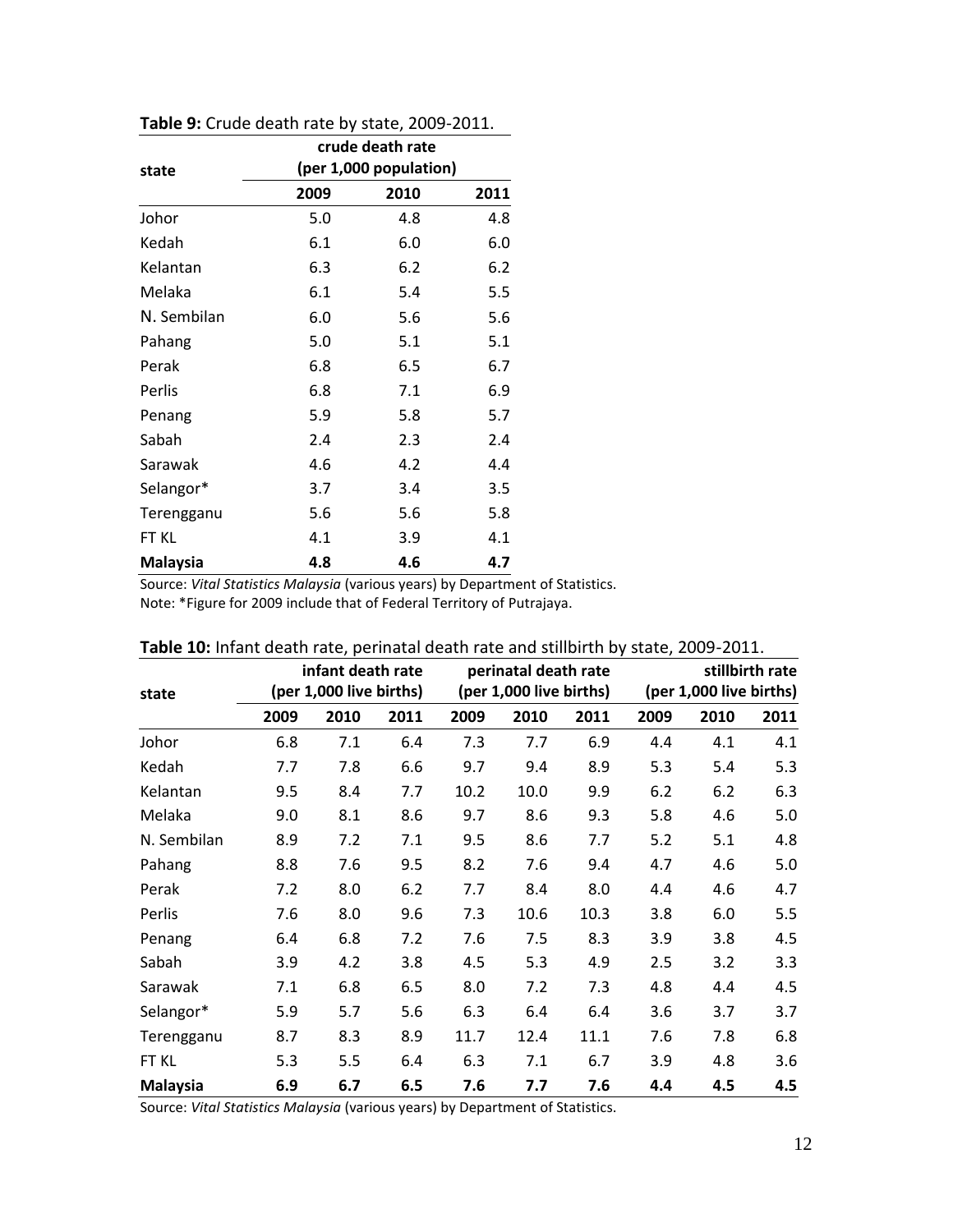Note: \*Figure for 2009 include that of Federal Territory of Putrajaya.

If density and availability of health resources are poor predictors of health outcomes and weak indicators of accessibility and equity, what methods are we left to measure accessibility? The notion of "mobility" or the ability to overcome spatial impedance in order to move across geographic areas is essential to understand accessibility. As a matter of fact, geographical space always assumes a significant place in health policy planning and implementation. The existing concept of space in policy planning, however, is spatial division of Malaysia into different geographically structured units of formal jurisdictional space, which serves the purpose of health care administration. It is an administrator-centered and provider-centered concept adopted for the convenience of producing of statistical information and resource allocation. In contrast to this, the notion of mobility invites one to step out of the shoe of the administrator and that of the health care provider, and to define accessibility from the perspective of the users.

Earlier studies have already identified travel time, travel distance and travel cost as three different dimensions of spatial accessibility (Guagliardo 2004; Navarro 1970; Wee and Jomo 2009). In the past, traveling time and traveling distance were two important measures used by the MOH to evaluate the accessibility of government health services. It was also the government's aim to develop and build public health facilities which allows access within one-hour walking distance or 5 km radius, though only 80% population live within 5km radius of a static health facility in 1996 in reality (Wee and Jomo 2009). For a country or a region with wide land area, travel time and travel distance are important and sensitive measurement of accessibility (Guagliardo 2004). Nevertheless, both travel time and travel distance are unable to capture the cost dimension of travel impedance in modern days. An anthropological study in remote Sarawak communities conducted two decades has shown that cost of transport are heavy indirect cost for access to free medical services (Alexander and Alexander 1993). A health equity study has pointed out that the transport cost for seeking government healthcare and medical services increased from RM2.30 in 1986/87 to RM4.14 in 1996 (Wee and Jomo 2009). The same study also reveals, for the poorest quintile in 2000, the average distance to the nearest government clinic was 5.7km and the nearest government hospital 23.6km, the corresponding figures for the richest quintile was 3.7km and 10.9km respectively. The statistics indicate that health facilities are located further from the poor than from the rich. Wee and Jomo (2009) also highlight that longer travel time increases opportunity cost, especially the self-employed and farmers. In two surveys by the MOH in 2008, travel cost has also been cited by some respondents as the reason of compromised regularity in using health services (Malaysia's Health 2008: 43, 174). In the 2011 National Health and Morbidity Survey, overall mean travel time and distance to in-patient care facilities were 32 minutes and 21.8km respectively, the corresponding figure for out-patient care service were 17 minutes and 8.5km respectively. Thinking along this line, factors such as availability and affordability of transport service and rising petrol price are not unrelated to accessibility to health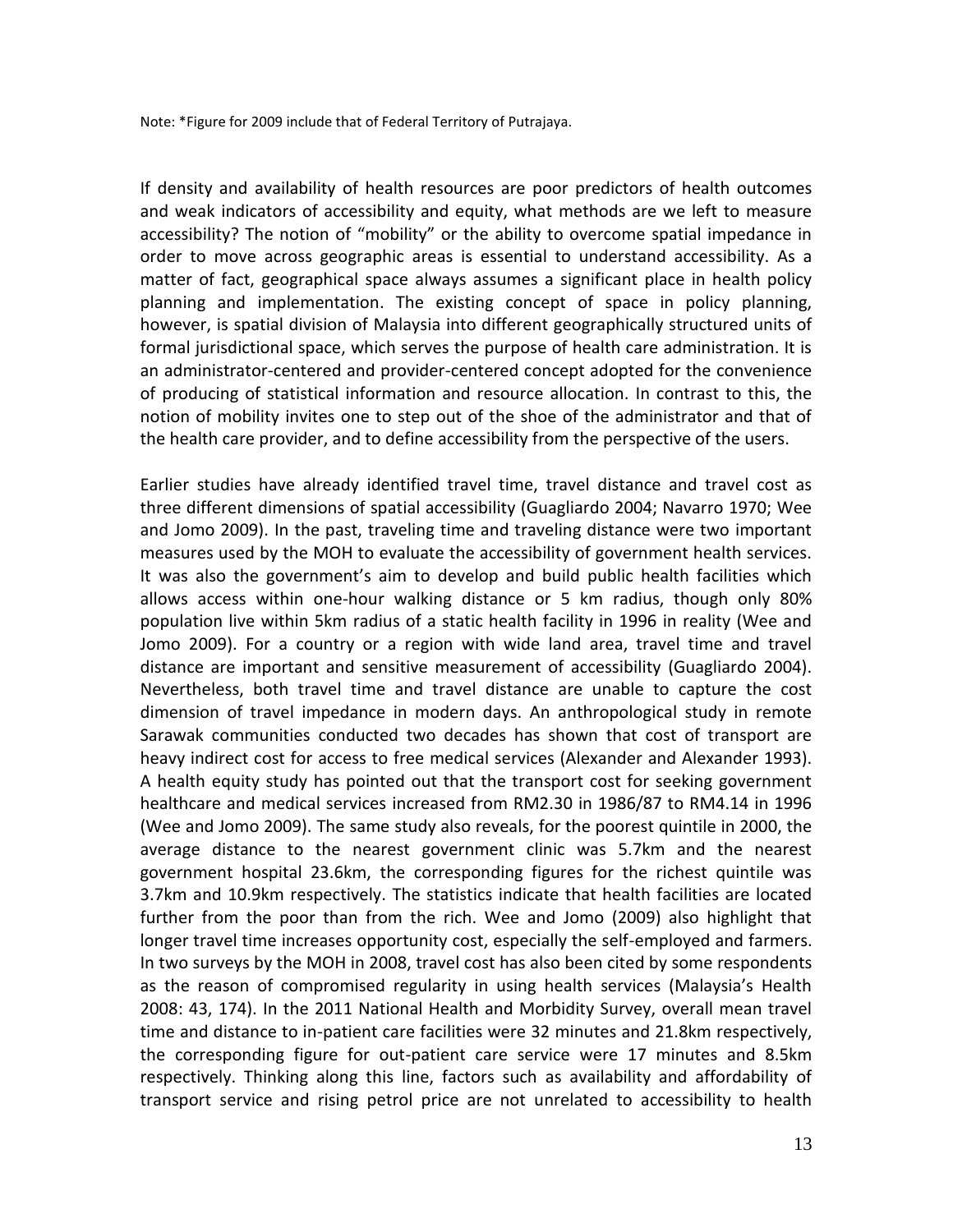services. For a country or a region with wide land area and low population density, such as Sabah and Sarawak, the ideas and practices of "mobile clinics" and "flying doctors" to overcome spatial impedance are thus not impractical.

In a nutshell, the concept of space in health planning should not be construed merely as geographically structured units of formal jurisdictional space, nor should we limit our understanding of physical hindrance to the perspective of the administrators and the providers. Whether or not availability of health resources translates into accessibility and equity depends on many other factors and it would be insufficient if we read resource input indicator without putting health indicator and care needs into the picture. The following section will discuss the advantages and disadvantages of tax funded system and mandatory social health insurance system.

### **5. Tax Funded System and Mandatory Social Health Insurance System**

Variations in resource density or resource mal-distribution is not the only challenge that pushes the government to propose "1 Care for 1 Malaysia". Perceived financial burden is the major reason that the government seeks to restructure the system. Table 11 compares the existing system and the proposed One Care reform. As a tax-funded system, Malaysia's current public health service sector offers universal coverage of health service for all citizens by charging a nominal rate of RM1 registration fee for outpatient visit and RM5 for specialist consultation at all government clinics and hospitals. Nevertheless, high out-of-pocket spending, accounting for 35% of total health expenditure, suggests effective coverage is less than universal (see Table 12). Despite the increasing share of out-of-pocket spending in the past decade, the government considers the existing financing as unsustainable and calls for the re-channeling of resources through setting up a social insurance system: "As Malaysia has achieved universal coverage and the population is protected from catastrophic healthcare spending, the high out of pocket in the private sector reflects choice and preference of the payers. This is an indication of cost sharing by those who can afford. However, there is a need to harness this high out of pocket spending and ensure that it is spent efficiently and cost-effectively" (Country Health Plan 2010, p25).

| Table 11: Comparing Malaysia's existing health system with the proposed One Care |
|----------------------------------------------------------------------------------|
| reform.                                                                          |

|                                                     | <b>Current system</b>                         | <b>One Care</b>                                                                                                    |  |  |  |  |  |
|-----------------------------------------------------|-----------------------------------------------|--------------------------------------------------------------------------------------------------------------------|--|--|--|--|--|
| Relations between<br>public and private<br>services | Separated and independent<br>from each other. | Integrated and regulated by a<br>newly set up central authority<br>(hereafter<br>health<br>national<br>authority). |  |  |  |  |  |
| Financing                                           | Public health system is general               | Enrollment is compulsory for                                                                                       |  |  |  |  |  |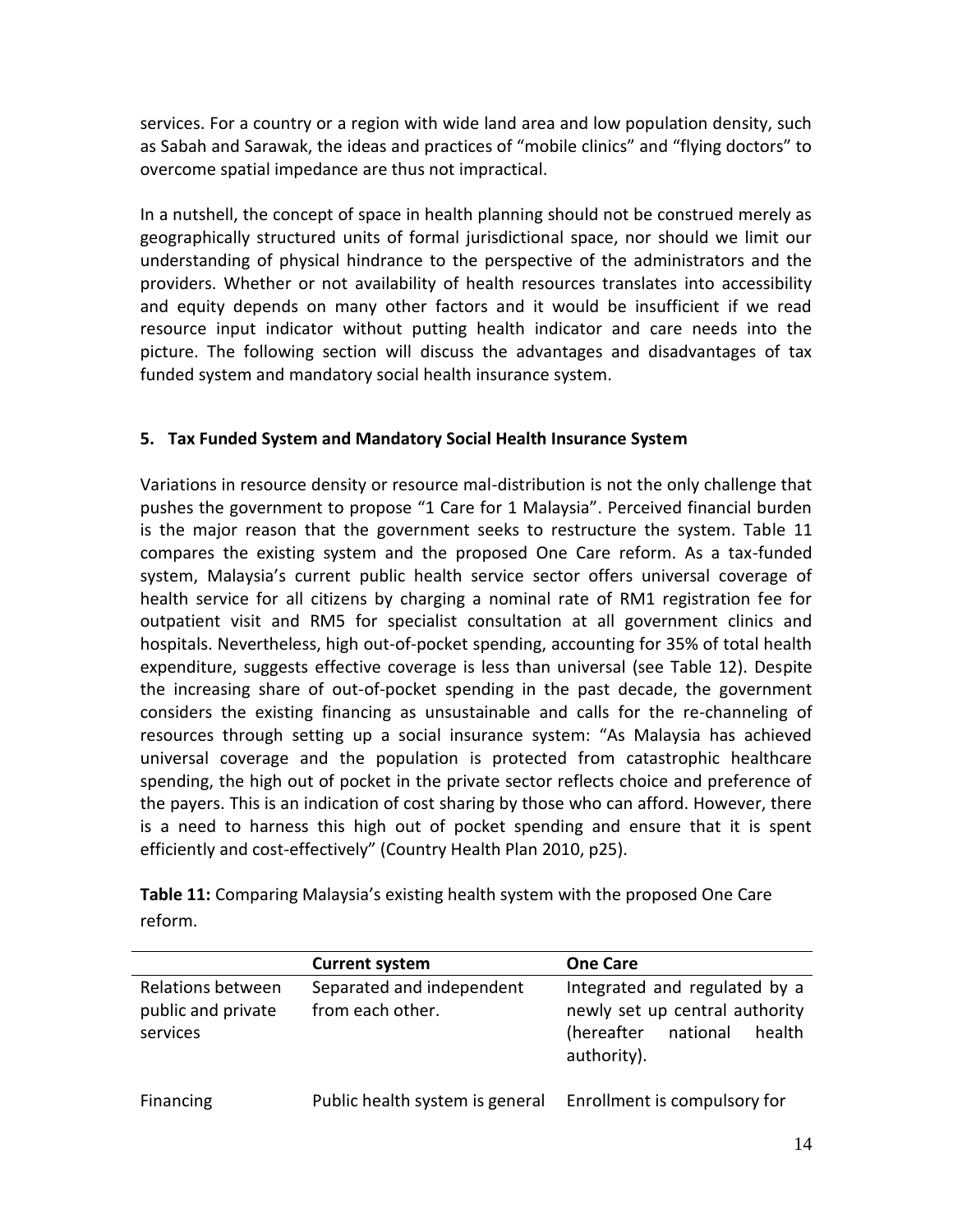|                                    | tax funded.<br>Private health services is paid<br>out of pocket and/or covered<br>by private health insurance.   | all citizens and the premium is<br>fixed at certain proportion of<br>household income, with<br>mandatory contributions from<br>the government, employer and<br>employee respectively each<br>year. However, premium rate<br>and proportion of each<br>category of contributor are not<br>known. |
|------------------------------------|------------------------------------------------------------------------------------------------------------------|-------------------------------------------------------------------------------------------------------------------------------------------------------------------------------------------------------------------------------------------------------------------------------------------------|
| Other source of<br>financing       | Nominal registration fee, from<br>RM1 to RM5, at government<br>hospital/clinics.                                 | Co-payment will be a source of<br>income, but the rate is not<br>announced.                                                                                                                                                                                                                     |
| Purchasing and<br>provision        | No separation in the public<br>health service sector.                                                            | Provision of health services will<br>be separated from purchasing<br>of health services and the<br>national health authority will                                                                                                                                                               |
|                                    | Private insurance companies<br>act as strategic purchasers of<br>private health service.                         | be a strategic purchaser who<br>negotiates price and payments<br>with service providers.                                                                                                                                                                                                        |
| Third party<br>administrator (TPA) | No such arrangement in a tax<br>funded health system.                                                            | The national health authority<br>will act as TPA to (1) oversee<br>the centralized fund collected<br>from mandatory contribution,                                                                                                                                                               |
|                                    | Private insurance is the TPA,<br>standing between patients and<br>doctors, that negotiates price<br>and payment. | (2) to regulate supply and<br>demand.                                                                                                                                                                                                                                                           |
| Coverage of service                | All citizens are entitled to use<br>all services at the government<br>hospital at nominal charge.                | All citizens covered by the<br>national insurance are entitled<br>to use health services at public<br>and private sector. However,<br>which area of services would<br>be covered is unclear.                                                                                                    |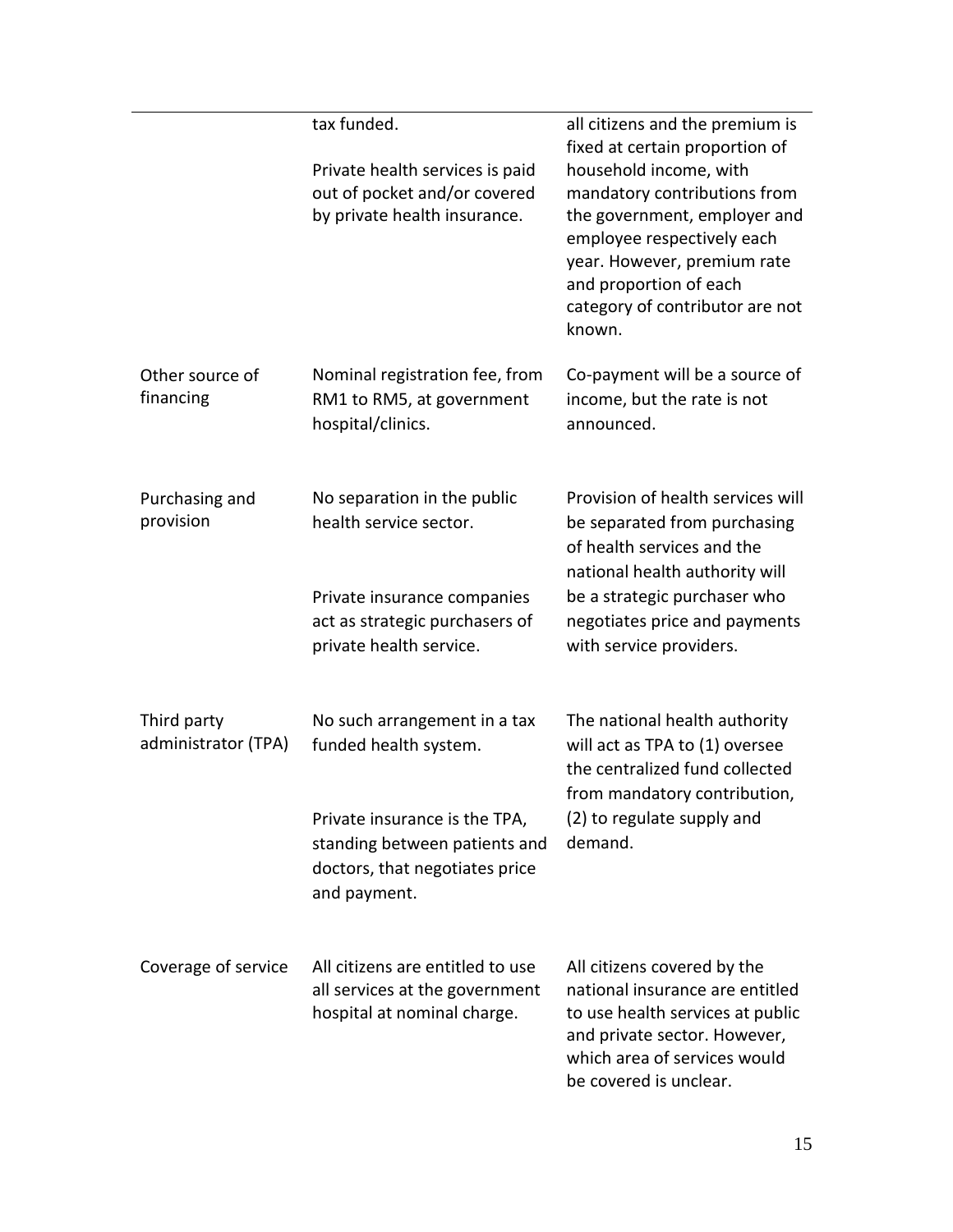| Dispensing and<br>prescription | Separated in all government<br>hospitals and private hospitals,<br>merged in small private clinics.                                                                          | Separated. Doctor can only<br>prescribe drugs, pharmacist<br>will dispense drugs.                                                                                                      |
|--------------------------------|------------------------------------------------------------------------------------------------------------------------------------------------------------------------------|----------------------------------------------------------------------------------------------------------------------------------------------------------------------------------------|
| Gatekeeping<br>mechanism       | Patients need referral letter to<br>access specialist service at the<br>government hospital.                                                                                 | Primary care doctors or family<br>doctors act as gatekeeper,<br>patients need referral letter to<br>access specialist service,                                                         |
|                                | No such mechanism in the<br>private sector, patients who<br>can afford can walk in to any<br>specialist service in the private<br>sector.                                    | whether at public or private<br>hospitals. This is a mechanism<br>to regulate demand.                                                                                                  |
| Supply side control            | Currently no state initiated<br>mechanism to exercise such<br>control. However, the behavior<br>of private practitioners have<br>been shaped by private health<br>insurance. | Various arrangement of<br>payment mechanism and<br>other mechanism can be<br>created to control supply,<br>whether the behavior of<br>hospital level or that of<br>individual doctors. |
| Demand side<br>control         | Public sector: referral system is<br>a mechanism to control user's<br>behavior in seeking specialist                                                                         | Co-payment will be put in<br>place to restrict overuse.                                                                                                                                |
|                                | consultation.                                                                                                                                                                | Primary care doctor will act as<br>gatekeeper of specialist                                                                                                                            |
|                                | Private sector: No such<br>mechanism.                                                                                                                                        | service.                                                                                                                                                                               |

Taking a look back at the history of Malaysia's health care system, this is not the first call for such reform. In late 1960s, came the first call for the establishment of insurance scheme to integrate public and private health sector from the private practitioner community. The recommendation, however, was rejected by the MOH on the grounds that "the climate [was] not right for health insurance scheme as there must be a certain level of affluence and enough doctors to put national health into place"<sup>2</sup> (Por 2014: 245-247). More than a decade later, came the first Health Services Financing Study under the sponsorship of Asian Development Bank in 1985, which recommended the creation of a National Health Security Fund (5MP: 513-514). The recommendation was viewed with caution and several studies on health financing sponsored by different institutions had been carried out over the past three decades (Chee 2008). It was not until the 7MP (1996-2000) that the government clearly charted the establishment of national health

 $\overline{a}$ 2 "Medical Services", *ST*, 11/8/1970, p.8.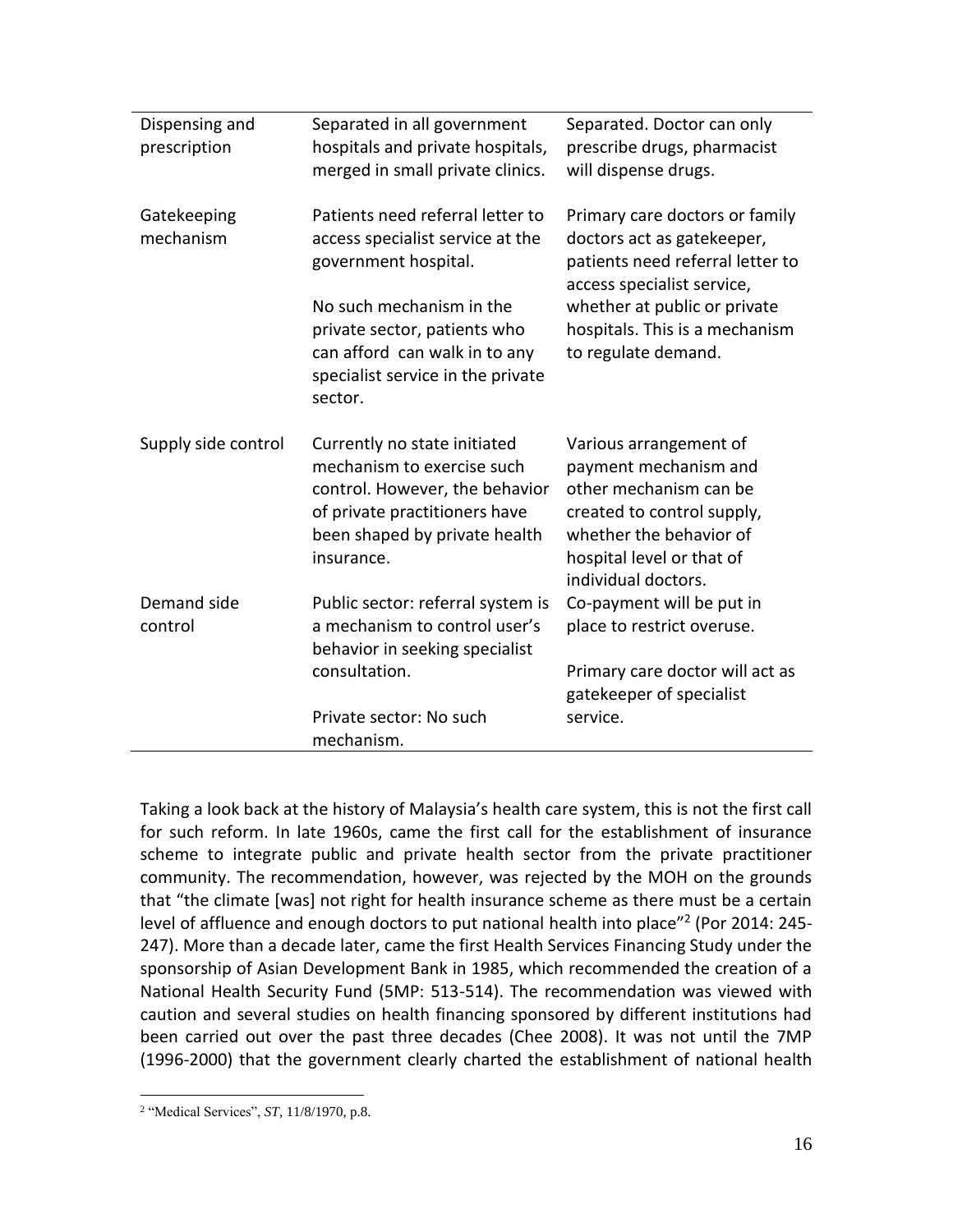financing scheme as a plan to reform healthcare in Malaysia (Chee and Por, forthcoming). The recently proposed "1 Care for 1 Malaysia" is just the rebranding of earlier government attempt to introduce a mandatory social health insurance.

Under the social health insurance (SHI), contribution or premium is fixed at certain proportion of household income, with mandatory contributions from the government, the employer and the employee respectively each year. A central authority or national health authority will be formed, who is responsible to the MOH, to manage the centralized fund and to act as a strategic purchaser of health service. Compared to taxfunded system, health fund under the SHI will be less influenced by political process as it is not subject to competition against allocation for other public services. Under a taxfunded system, the likelihood of increasing spending on health increases only when general revenues are more substantial and other needs are less pressing (Savedoff 2004).

In terms of manpower management, the workforce in the public sector is tied to civil service pay scales and condition, making it difficult to change the terms of work or to adapt to new specificities of the sector (Savedoff 2004). On the contrary, purchasing is separated from provision of healthcare under the SHI system, different provider payment arrangements can have different effects on the behavior of health providers, though not always in desired directions. International experience indicates that a feefor-service payment may stimulate unnecessary diagnosis, prescriptions and treatment, and contribute to cost escalation (Lu and Chiang 2011; Tangcharoensathien, et al. 2011). Apart from payment arrangement, whether or not the new system will work also depends on other mechanisms. Gatekeeping mechanism, by instituting a referral system and assigning the panel primary care doctors as gatekeepers, is essential to regulate demands for secondary and tertiary services (Lu and Chiang 2011), though freedom of choice will be compromised.

In spite of some advantages of SHI, Tangcharoensathien et al (2011) has warned, "once a payment system is entrenched, particularly in cases for which private-for-profit providers dominate the health care market, radical reform from fee-for-service to capitation or case-based payment will face united resistance from the medical profession, as experienced in South Korea". Given the current fee-for-service practice and the lack of gatekeeping mechanism in the private sector, we can anticipate collective resistance from the private sector if capitation or case-based payment is put in place under the new social insurance system. If that happens, it is likely to offset the cost-effectiveness of the new system. Whether or not a SHI will work depends more than just technical arrangement, political economic contexts is as important as institutional capacity. The past records of MOH in implementing privatization should also be taken into account (Phua 2009).

Cross-subsidization is one of the objectives "1 Care for 1 Malaysia". However, one study has shown that if the new National Health Insurance is implemented, with a flat rate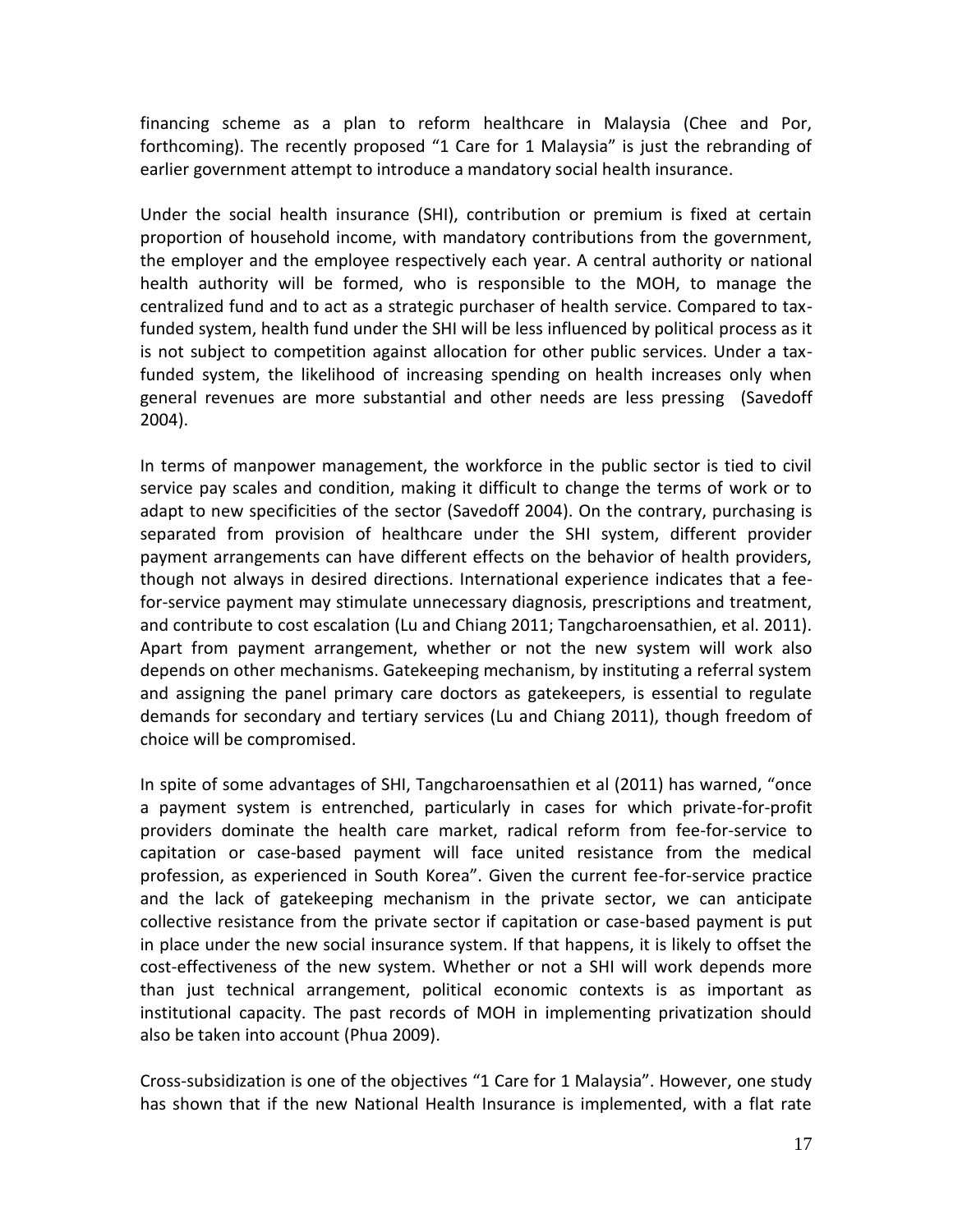scheme, it will reduce the progressiveness of the overall tax-financed system, as employment based insurance premiums paid by employers are likely to be offset by reductions in wages and salaries (Yu, Whynes and Sach 2008; 2011). Finally, in terms of protection against catastrophic health spending, defined as spending more than 10% of total household consumption expenditure on health, experiences elsewhere have shown that there is no strong evidence that countries with SHI offer better or worse protection than those with tax-financed system (Tangcharoensathien, et al. 2011).

Whether or not the government has the political will and institutional capability to change the system into a more equitable and sustainable one remains to be seen. In the *Economic Transformation Programme: Annual Report 2010*, Liow Tiong Lai, the Minister of Health, indicated that "numerous efforts are already underway to stem the expenditure trajectory, there is no coordinated effort to grow healthcare revenues. The Healthcare NKEA intends to address this asymmetry of focus and identify private sector opportunities to reframe health as an economic commodity as well as a social right" (Prime Minister Department 2010: 553). Can health be simultaneously an economic commodity and a social right?

### **6. Conclusion**

Health personnel distribution has long been used as indicators of resource availability across geographic areas and across sectors. Given that the share of doctors, dentist and pharmacist in the public sector have outgrown that in the private sector, the new arising condition calls for new method of evaluating resource availability, such as distribution of specialists. Nevertheless, health personnel availability should not be conflated with service quality. Neither should we conflate health resource input with health outcome. The lack of significant relations between health allocation and health indicators calls for critical reading and interpretation of these indicators. The problem of distance and travel indicates that people of different socioeconomic and occupational status are differentially affected by any arrangement of health services.

Finally, there are advantages and disadvantages in both tax-funded and social insurance system. Emigration of skilled and experienced health personnel from the public sector to the private sector has been a perennial issue under an unintegrated public-private mix system. Nevertheless, to what extent distribution of specialists affects equity and population health is not entirely clear. In terms of cost effectiveness, international experience shows that whether or not any particular type of payment arrangement under a SHI system will work depends on a wide range of factors. To what extent the function of cross-subsidization will be improved under a SHI system is uncertain, as employment based insurance premiums paid by employers are likely to be offset by reductions in wages and salaries. In a nutshell, whether or not a financing reform towards SHI will make the system more cost effective, equitable and accessible depends as much on a whole range of factors beyond technical arrangements.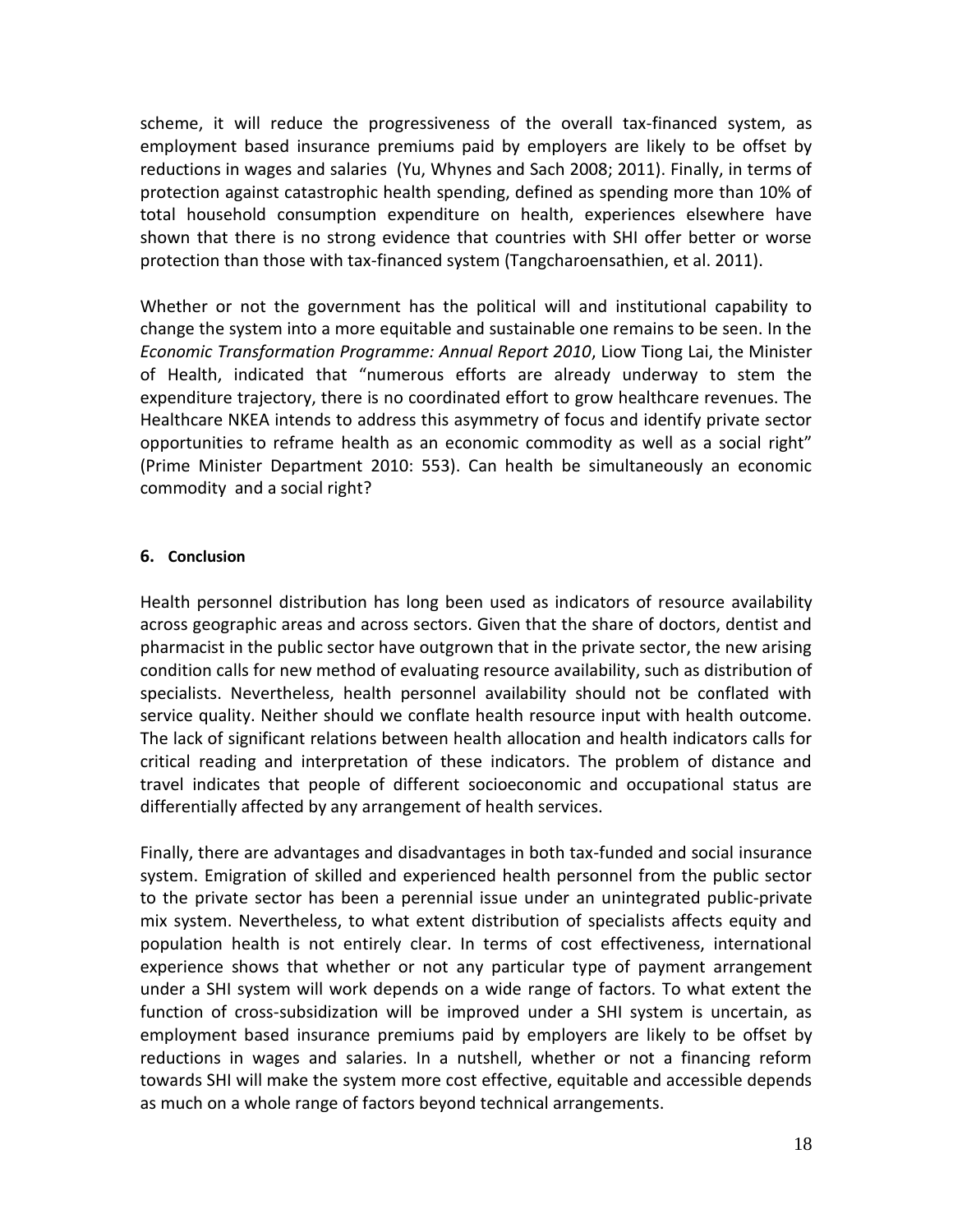| Indicators                                                                                     | 1995      | 1996      | 1997      | 1998  | 1999  | 2000  | 2001  | 2002  | 2003  | 2004  | 2005  | 2006  | 2007  | 2008  | 2009  | 2010  | 2011  | 2012  |
|------------------------------------------------------------------------------------------------|-----------|-----------|-----------|-------|-------|-------|-------|-------|-------|-------|-------|-------|-------|-------|-------|-------|-------|-------|
| <b>Total health</b><br>expenditure (THE) %<br><b>Gross Domestic</b><br>Product (GDP)           | 2.79      | 2.74      | 2.72      | 2.93  | 3.03  | 3.04  | 3.40  | 3.40  | 3.95  | 3.74  | 3.29  | 3.65  | 3.60  | 3.47  | 3.98  | 4.00  | 3.91  | 4.03  |
| General government<br>expenditure on health<br>(GGHE) as % of THE                              | 53.65     | 54.67     | 55.00     | 55.28 | 55.31 | 55.59 | 58.43 | 57.38 | 59.58 | 56.41 | 51.20 | 54.91 | 54.26 | 55.62 | 58.60 | 57.09 | 54.74 | 55.01 |
| Private expenditure<br>on health (PvtHE) as<br>% of THE                                        | 46.35     | 45.33     | 45.00     | 44.72 | 44.69 | 44.41 | 41.57 | 42.62 | 40.42 | 43.59 | 48.80 | 45.09 | 45.74 | 44.38 | 41.40 | 42.91 | 45.26 | 44.99 |
| <b>GGHE as % of General</b><br>government<br>expenditure                                       | 4.68      | 4.68      | 4.68      | 4.72  | 4.93  | 5.24  | 5.35  | 5.19  | 5.91  | 6.35  | 5.30  | 5.86  | 5.62  | 5.14  | 5.87  | 6.73  | 6.34  | 5.76  |
| Social security funds<br>as % of GGHE                                                          | <b>NA</b> | <b>NA</b> | <b>NA</b> | 0.65  | 0.70  | 0.72  | 0.83  | 0.85  | 0.82  | 0.89  | 0.89  | 0.74  | 0.74  | 0.73  | 0.74  | 0.82  | 0.92  | 0.93  |
| Out of pocket<br>expenditure as % of<br>PvtHE                                                  | 74.74     | 74.74     | 74.74     | 73.77 | 74.01 | 76.01 | 73.46 | 73.49 | 74.67 | 77.02 | 77.98 | 78.93 | 78.12 | 78.17 | 75.85 | 76.27 | 77.41 | 77.52 |
| Out of pocket<br>expenditure as % of<br><b>THE</b>                                             | 34.64     | 33.88     | 33.63     | 32.99 | 33.08 | 33.76 | 30.54 | 31.32 | 30.18 | 33.57 | 38.05 | 35.59 | 35.73 | 34.70 | 31.40 | 32.73 | 35.03 | 34.87 |
| Private insurance as %<br>of PvtHE                                                             | 8.86      | 8.86      | 8.86      | 10.23 | 10.70 | 11.09 | 12.41 | 13.37 | 14.89 | 14.11 | 12.80 | 13.06 | 13.26 | 14.86 | 17.56 | 17.32 | 17.47 | 16.91 |
| Total expenditure on<br>health / capita at<br><b>Purchasing Power</b><br>Parity (NCU per US\$) | 215.8     | 231.3     | 244.8     | 241.1 | 262.7 | 286.0 | 322.0 | 338.6 | 416.9 | 425.2 | 399.2 | 474.1 | 502.4 | 509.1 | 569.2 | 611.9 | 630.1 | 691.5 |
| General government<br>expenditure on health<br>/ cap Purchasing                                | 115.8     | 126.5     | 134.7     | 133.3 | 145.3 | 159.0 | 188.1 | 194.3 | 248.4 | 239.9 | 204.4 | 260.3 | 272.6 | 283.1 | 333.6 | 349.3 | 345.0 | 380.4 |

# **Table 12:** Malaysia's health financing fixed account fixed at current PPP per capita, from 1995 to 2012.

19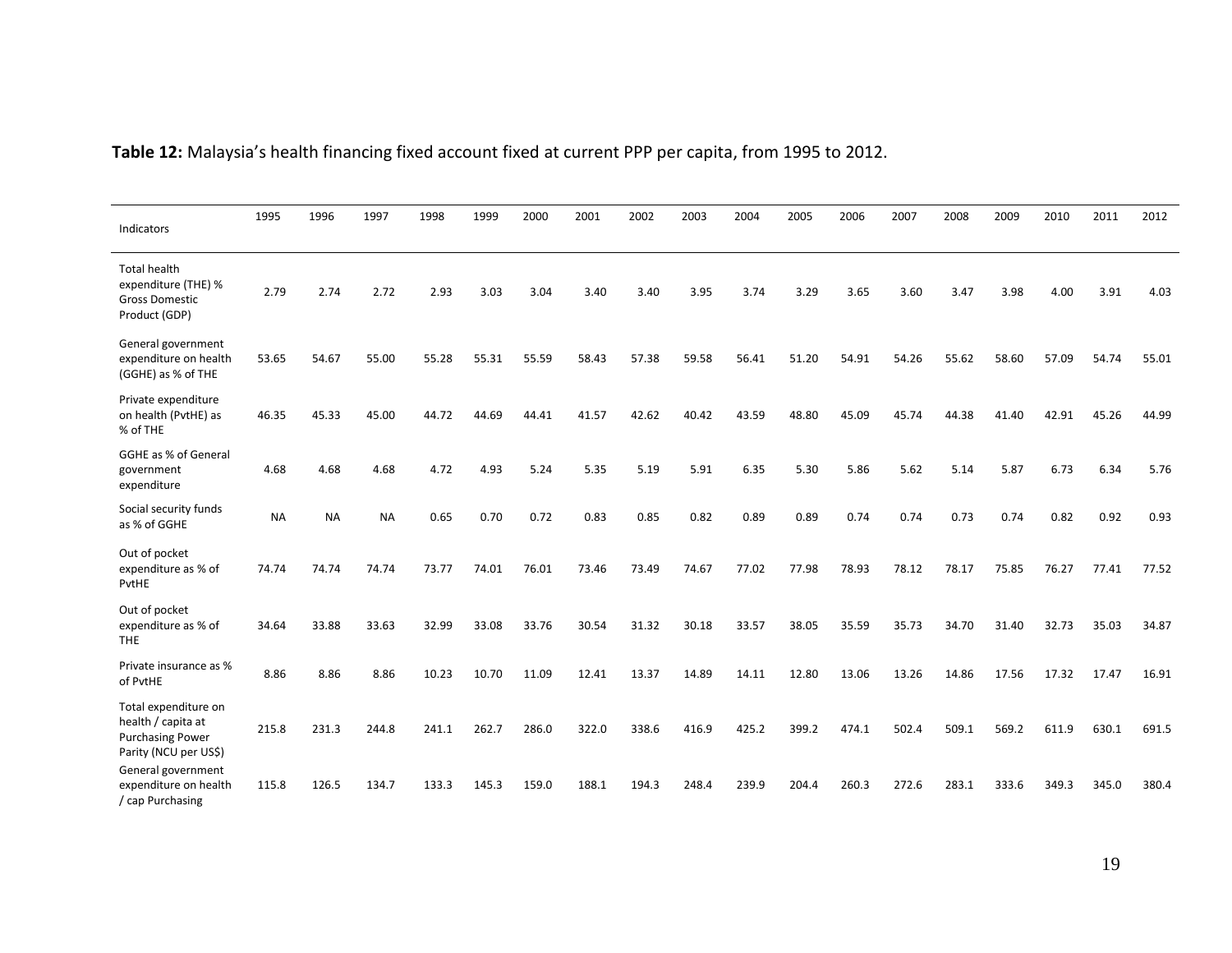| Power Parity (NCU per<br>US\$)                             |      |      |      |      |      |      |      |      |      |      |      |      |      |       |      |       |       |       |
|------------------------------------------------------------|------|------|------|------|------|------|------|------|------|------|------|------|------|-------|------|-------|-------|-------|
| General government<br>expenditure on health<br>as % of GDP | 1.50 | 1.50 | 1.50 | 1.62 | 1.68 | 1.69 | 1.98 | 1.95 | 2.36 | 2.11 | 1.68 | 2.01 | 1.96 | 1.93  | 2.33 | 2.29  | 2.14  | 2.22  |
| OOPS / capita at<br>exchange rate                          | 41.5 | 44.1 | 42.1 | 31.2 | 34.7 | 41.0 | 40.2 | 44.0 | 52.9 | 61.8 | 69.6 | 80.4 | 93.0 | 101.8 | 90.9 | 114.4 | 137.1 | 146.0 |

source:<http://apps.who.int/nha/database/ViewData/Indicators/en>[accessed 31 October 2014]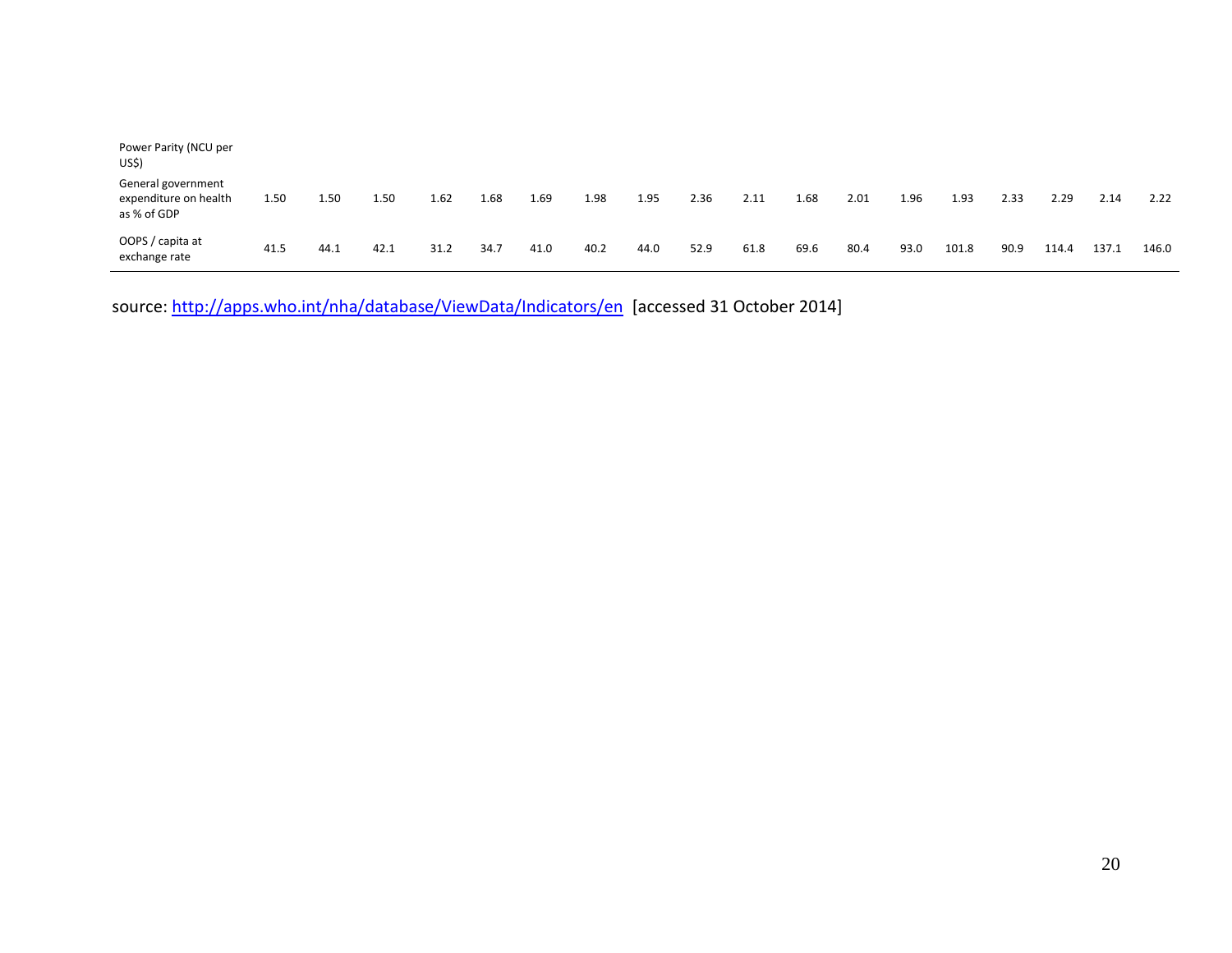

# **Bibliography**

Alexander, Jennifer, and Paul Alexander. "Economic Change and Public Health in a Remote Sarawak Community." *Journal of Social Issues in Southeast Asia* vol.8(2) (1993): 251-273.

Chee, Heng Leng. "Ownership, control and contention: challenges for future of healthcare in Malaysia." *Social Science & Medicine* vol.66 (2008): 2145-2156.

Chee, Heng Leng, and Heong Hong Por. "'1 Care' and the Politics of Healthcare in Malaysia." In *Routledge Handbook of Contemporary Malaysia*, edited by Meredith L. Weiss. New York: Routledge, forthcoming.

Culyer, Anthony J. *Dictionary of Health Economics.* Massachusettes: Edward Elgar, 2005.

Frehywot, Seble, Fitzhugh Mullan, Perry W Payne, and Heather Ross. "Compulsory service programmes for recruiting health workers in remote and rural areas: do they work?" *Bulletin of World Health Organization* 88 (2010): 364-370.

Guagliardo, Mark F. "Spatial accessibility of primary care: concepts, methods and challenges." *International Journal of Health Geographics* vol.3 (2004).

Lu, Rachel J.F., and T.L. Chiang. "Evolution of Taiwan's health care system." *Health Economics, Policy and Law* vol.6 (2011): 85-107.

Navarro, Vincente. "Methodology on Regional Planning of Personal Health Services: A case study of Sweden." *Medical Care* vol. VIII (No.5) (1970): 386-394.

Nooraini, B., et al. "Hospital Services in Malaysia." In *National Healthcare Establishments & Workforce Statists, 2008-2009*, edited by S. Sivasampu, T.O. Lim and A.N. Hisham, 3-18. Kuala Lumpur: Ministry of Health, 2011.

Phua, Kai Lit. "Rising health care costs: the contradictory responses of the Malaysian state." In *Health care in Malaysia: the dynamics of provision, financing and access*, by Heng Leng Chee and Simon Barraclough, 59-71. New York: Routledge, 2009.

Por, Heong Hong. "Nation and Bodies Re-imagined: The Politics of Healthcare in Postwar Peninsular Malaysia, 1945-2012." Penang: Unpublished PhD Dissertation, Universiti Sains Malaysia, 2014.

Savedoff, William. *Tax-based financing for health systems: Options and experiences.* Geneva: World Health Organization, 2004.

Sivasampu, S., et al. "Hospital Services in Malaysia." In *National Healthcare Establishments & Workforce Statists, 2010*, edited by P.K. Tahrani, S. Sivasampu, P.P. Goh, A. Faizah and A.N. Hisham, 3-22. Kuala Lumpur: Ministry of Health, 2012.

Tangcharoensathien, Viroj, et al. "Health-financing reforms in Southeast Asia: challenges in achieving universal coverage." *Lancet*, 2011: 863-873.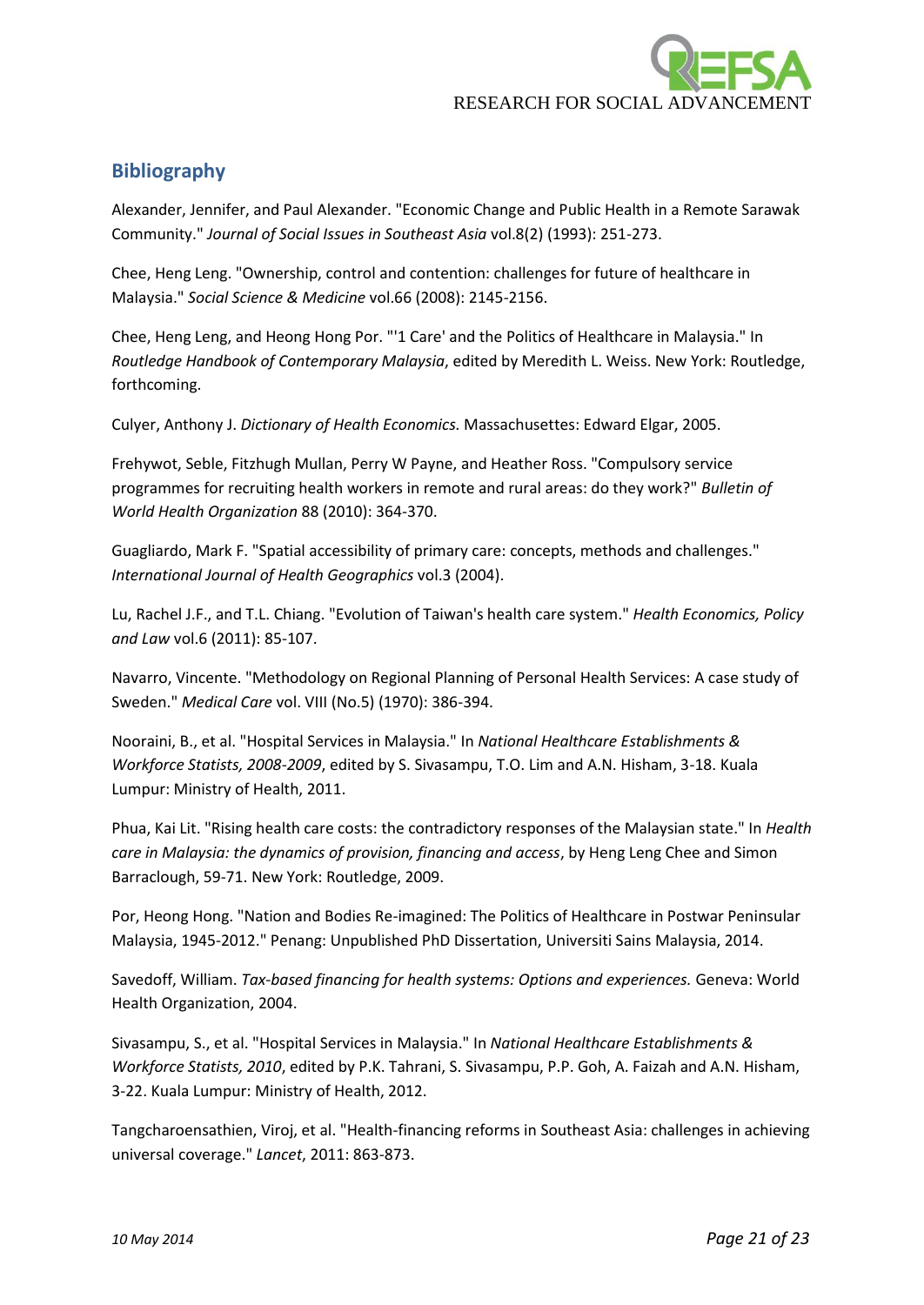

Wee, Chong Hui, and K.S. Jomo. "Equity in Malaysian health care: an analysis of public health expenditure and health care facilities." In *Health care in Malaysia: the dynamics of provision, financing and access*, edited by Heng Leng Chee and Simon Barraclough, 102-116. New York: Routledge, 2009.

Yu, Chai Ping, David K. Whynes, and Tracey H. Sach. "Equity in health care financing: the case of Malaysia." *International Journal for Equity in Health*, 2008: 1-15.

Yu, Chai Ping, David K. Whynes, and Tracey H. Sach. "Reform towards National Health Insurance in Malaysia: the equity implications." *Health Policy*, 2011: 256-263.

### **Official Report**

Department of Statistics. *Vital Statistics Time Series: Peninsular Malaysia 1911-1985*. Kuala Lumpur: Department of Statistics, 1991.

Department of Statistics. *Vital Statistics Malaysia 2010*. Kuala Lumpur: Department of Statistics, 2011.

Department of Statistics. *Vital Statistics Malaysia 2011*. Kuala Lumpur: Department of Statistics, 2012.

Department of Statistics. *Vital Statistics Malaysia 2012*. Kuala Lumpur: Department of Statistics, 2013.

Economic Planning Unit. *Fifth Malaysia Plan (5MP) 1986-1990*.

Economic Planning Unit. *Sixth Malaysia Plan (6MP) 1991-1995*.

Economic Planning Unit. *Seventh Malaysia Plan (7MP) 1996-2000*.

Economic Planning Unit. *Eighth Malaysia Plan (8MP) 2001-2005*. Putrajaya: Economic Planning Unit, 2006.

Economic Planning Unit. *Nineth Malaysia Plan (9MP) 2006-2010*. Putrajaya: Economic Planning Unit, 2010.

Ministry of Health. *Annual Report 2002*. Kuala Lumpur: Ministry of Health.

Ministry of Health. *Annual Report 2004.* Kuala Lumpur: Ministry of Health.

Ministry of Health. *Annual Report 2008.* Kuala Lumpur: Ministry of Health.

Ministry of Health. *Annual Report 2012.* Kuala Lumpur: Ministry of Health.

Ministry of Health. *Concept Paper: 1 Care for 1 Malaysia, Restructuring the Malaysian Health System*. Kuala Lumpur: Ministry of Health, 2009.

Ministry of Health. *Country health plan: 10th Malaysia Plan 2011-2015.* Kuala Lumpur: Ministry of Health, 2010.

Ministry of Health. *Health Facts 1995-2012*.

Ministry of Health. *Malaysia's Health 2008.* Kuala Lumpur: Ministry of Health.

Ministry of Health. *2011 National Health and Morbidity Fact Sheet.* Kuala Lumpur: Ministry of Health.

Prime Minister Department. *Economic Transformation Programme: Annual Report 2010*. Putrajaya: Prime Minister Department.